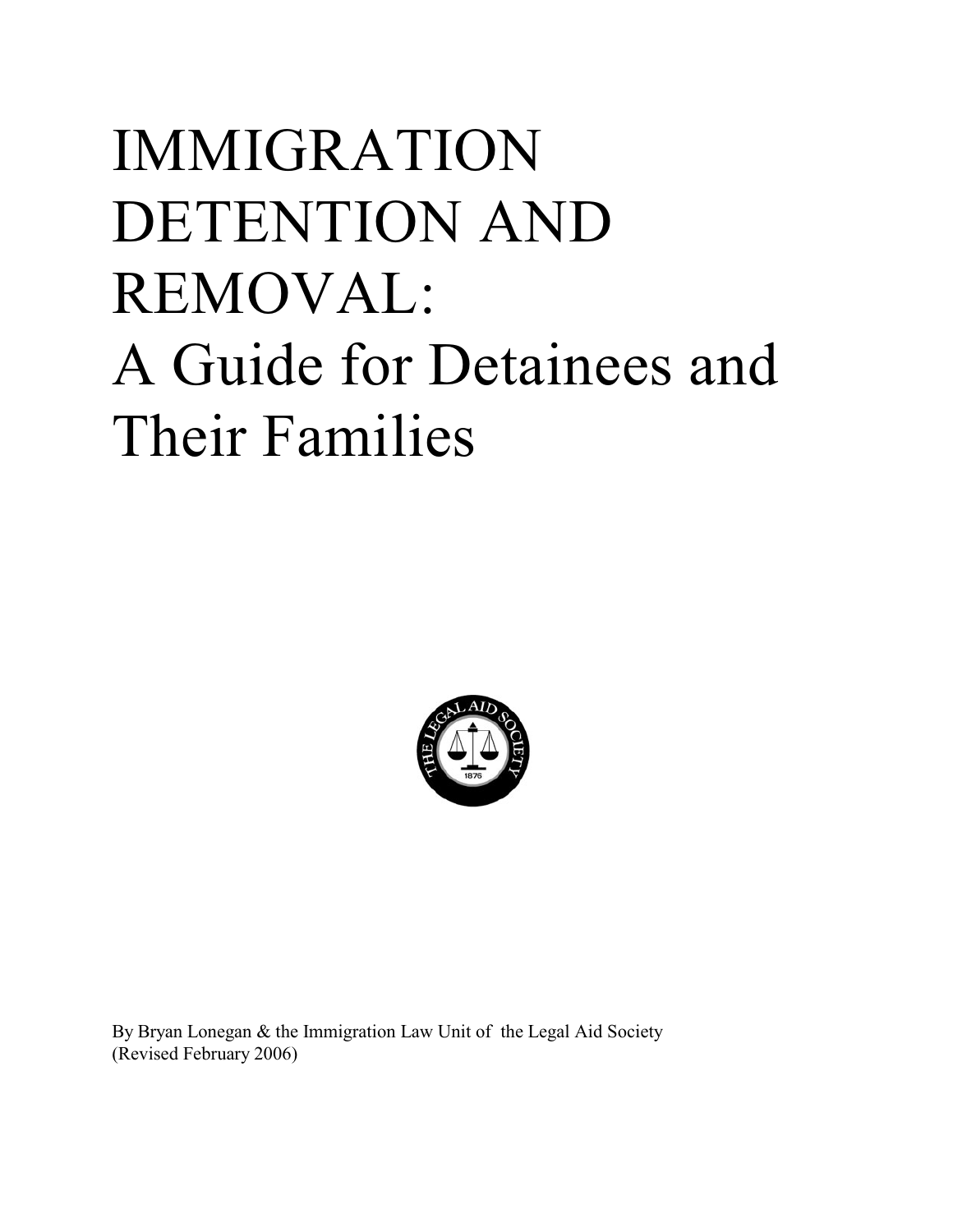# **Table of Contents**

| Grounds of Removability Based            |
|------------------------------------------|
| Step One: Determining Whether You        |
|                                          |
| Step Three: Determining Whether You Meet |
|                                          |
|                                          |
|                                          |
|                                          |
|                                          |
|                                          |
|                                          |
| 28                                       |
|                                          |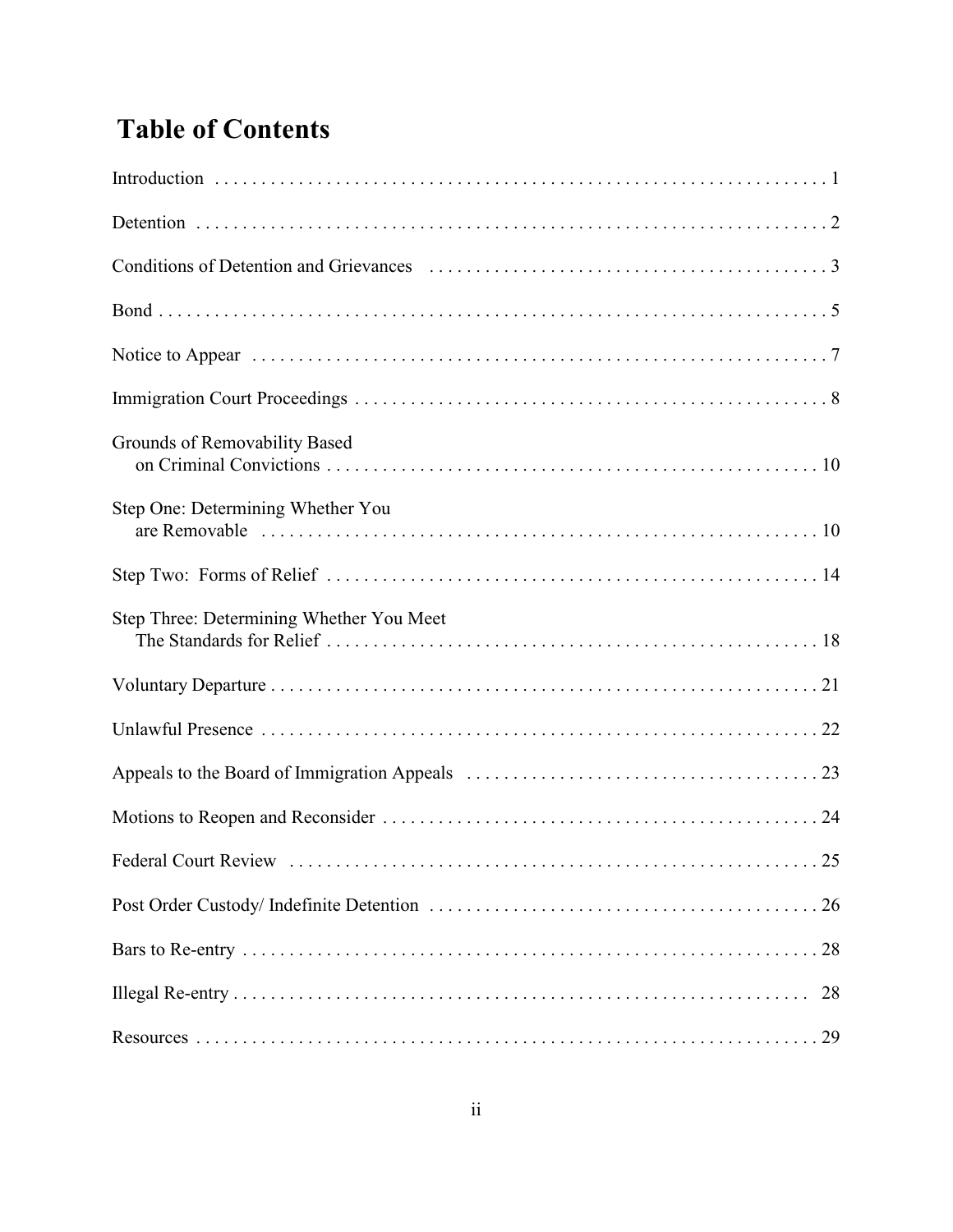## **Introduction**

United States immigration laws have changed dramatically over the past ten years. These changes are most noticeable in the area of detention and deportation or removal of non-citizens with criminal convictions. Many more crimes make immigrants including lawful permanent residents (green card holders) subject to mandatory detention and mandatory deportation.

The effect of these changes has been dramatic. In 1995, approximately 5,500 people were detained on any given day by immigration authorities and some 33,000 were deported. In 2003, over 20,000 people were detained on any given day and over 77,000 were deported.

For many, detention and the commencement of deportation proceedings (now called removal) arise suddenly. The legal process leading to removal can be overwhelming. Although everyone in removal proceedings has the right to be represented by a lawyer, you do not have the right to a court appointed attorney. You must find your own lawyer. There are very few free lawyers for these cases so you may have to pay for a lawyer.

This pamphlet is a guide for those who have been detained by immigration authorities and placed in removal proceedings primarily because of criminal convictions, and their families. This pamphlet is for information purposes only. **This pamphlet does not substitute for the legal advice of a qualified immigration expert.** Immigration law and procedure is a very complex and rapidly changing field and statements made in this pamphlet may no longer be accurate by the time you read this.

**This booklet gives general information for low-income consumers and advocates. The booklet is not a substitute for specific legal advice from an immigration expert about your case. If you have any questions about your legal rights or how to proceed with your case, you should get advice from an immigration expert. To learn more about the Legal Aid Society or to find a Legal Aid office serving your area, call (212) 577-3300. There is also a list of resources at the end of the booklet.**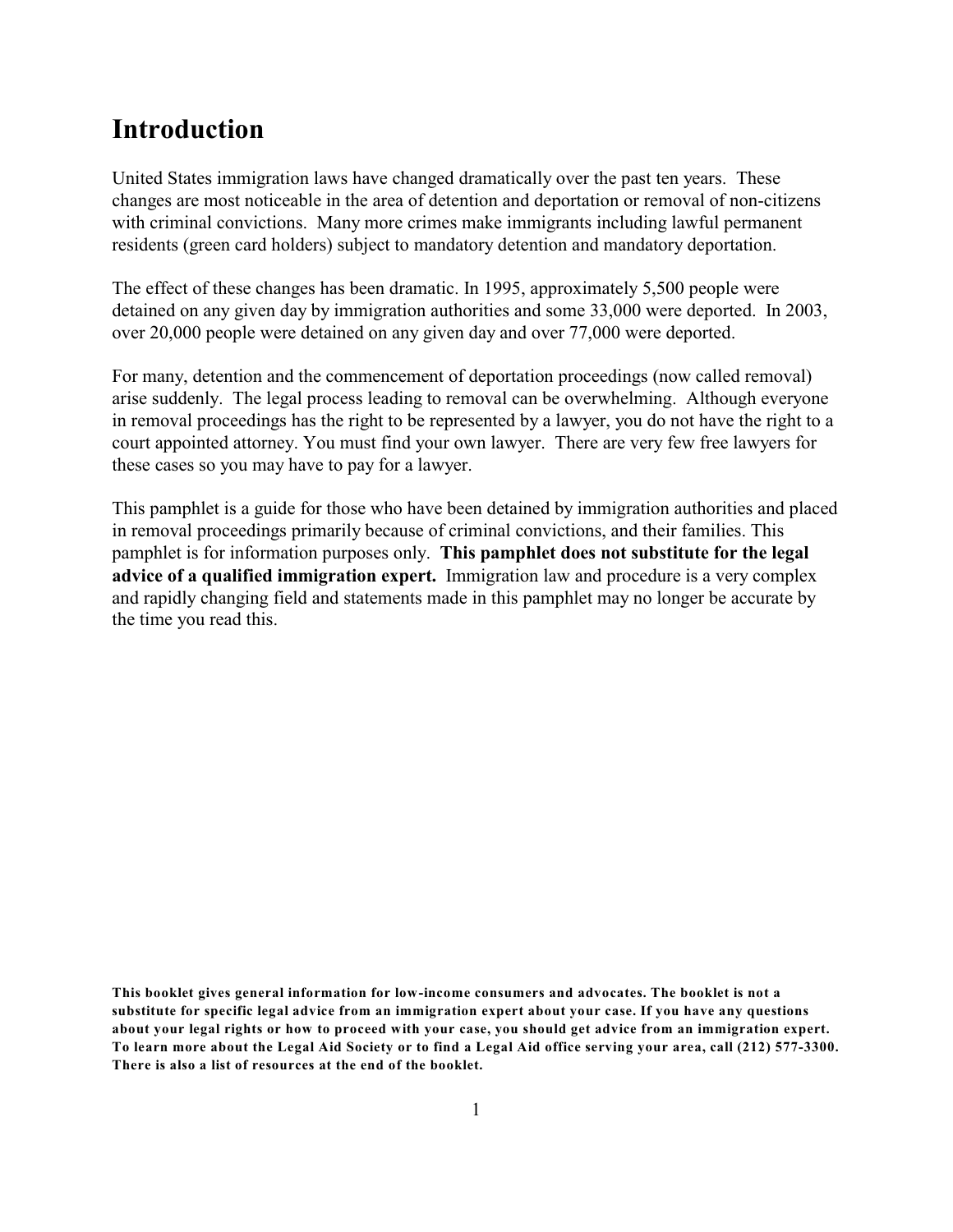## **Detention**

Immigrants who are subject to removal are now much more likely to be detained by immigration authorities. The agency in charge of immigration enforcement was known as the Immigration and Naturalization Service. It is now known as Immigration and Customs Enforcement (ICE) which is a bureau within the Department of Homeland Security. This section discusses the most frequent ways in which people are identified and detained by immigration authorities.

**Stopped at the Airport after Traveling Abroad:** Upon re-entering the United States, all noncitizens have to go through immigration inspection. Many have traveled to their home countries in the past without any problem, but the government now regularly updates its computers at airport inspection. The computers have access to criminal records and prior orders of deportation. There is no statute of limitations under the immigration laws and you may be stopped for convictions that occurred many years ago. If you have a criminal conviction you should consult a reputable immigration practitioner before traveling abroad to make sure that you will be able to re-enter the United States without a problem.

**Interviewed While in Jail:** The ICE has officers at most New York City jails and state prisons. You will likely be interviewed by a ICE agent and will be asked about your immigration status. You may not even realize that ICE was interviewing you. You will be placed into removal proceedings if there is a basis under the immigration laws to do so. The ICE officer will first place a "detainer" on you. Once you have completed your time in prison or jail, you will be transferred to ICE custody. Federal law says that state and local law enforcement authorities may only hold persons on immigration detainers for 48 hours after the completion of their jail time. This means that once you have completed your jail time, the immigration officials must take you into custody within two days. If they do not, you should contact your criminal defense lawyer and ask him or her to file a writ of habeas corpus with the state court demanding your release.

**Immigration Applications:** Most, if not all, applications to the United States Citizenship and Immigration Services (USCIS), another agency within the Department of Homeland Security, now require security clearances and/or fingerprints as part of the application process. This includes applications for citizenship, renewal of green cards, employment authorization documents and even "status inquiries" to USCIS. USCIS now uses very sophisticated databases for their security clearances which identify old criminal convictions from anywhere in the U.S. When fingerprints are taken, USCIS gets a list of all your arrests and convictions. If you have a conviction that makes you removable, your application is likely to be denied and you very likely will be placed in removal proceedings.

**Prior Orders of Deportation:** ICE has a campaign to pick up persons living in the United States who have orders of deportation. Some people may not even know that they have been ordered deported or they may think that because the deportation order was entered many years ago it is no longer a problem. If you were ever in immigration court proceedings before but did not return to court, you may have been ordered deported in your absence. Persons with prior orders of deportation have been entered onto a national "absconder" list. Immigration authorities have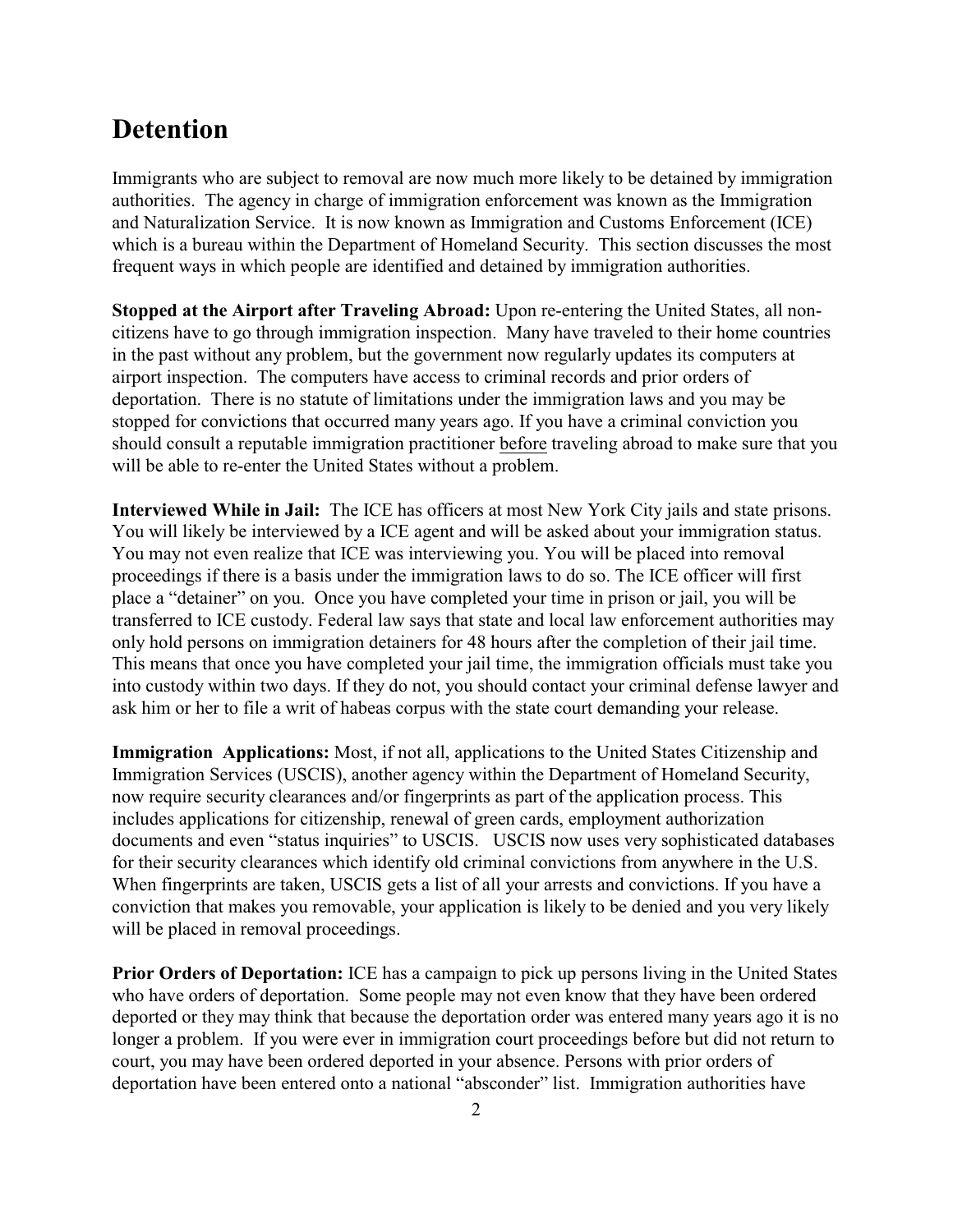been working together with local law enforcement to pick up "absconders." This can happen anywhere including at the border or even if you are stopped for a traffic violation.

**Detention Facilities:** ICE operates or has contracts with detention facilities all over the country. Some facilities are used exclusively for people seeking political asylum. Most detainees are held in local jails that are paid a fee by the government for holding detainees. ICE has the authority to detain you in any facility it wishes, even if it is in different state than your home.

## **Conditions of Detention and Grievances**

ICE has adopted 38 standards for the immigration detention system covering issues including but not limited to access to counsel, religious services, medical care, food, visitation, and telephone access, which are to be observed by any facility housing immigration detainees. These standards, however, are not binding regulations. A copy of these standards are supposed to be available to you at the facility where you are detained.

**Making a Grievance** (*The following information on grievance procedures is adapted from recommendations of the American Bar Association Committee on Immigration available at http://www.abanet.org/immigprobono/grievance.html*

According to the detention standards, a grievance must be made to the Officer-In-Charge at the facility within five days of the event. You may make your grievance orally, but it is always better to do so in writing. You should send a copy of your grievance to the ICE Field Office Director. ICE has a particular Detainee Grievance Form that you can use, but it is possible that your facility has its own form.

In making a grievance you should give all relevant details and be specific: When and where did the event or problem happen? Give the time, date, and location of the event. Who was involved? Give the names of all actors and witnesses, and include their alien registration numbers ("A numbers") and countries of origin if you know. Give the names and positions of the officials involved, and if you do not know them, give physical descriptions (e.g. rank, height, weight, hair color, clothes, uniform color). What happened? Describe in detail exactly what happened and the physical and mental impact it had on you. If you were hurt, did you receive any medical care? What was the doctor's diagnosis? If you have been hurt, ask officials (or contact an attorney) to take pictures of your injury.

The Officer-In-Charge must give you a written decision on your complaint within five working days. If you do not accept the decision of the Officer-In-Charge, you may appeal to the Detainee Grievance Committee which must provide you with a written response to the complaint within five working days. You can appear in person before the Detainee Grievance Committee to present your own evidence including witnesses, answer questions, and respond to conflicting evidence or testimony. If you do not accept the decision of the Detainee Grievance Committee, you may appeal again to the Officer-In-Charge who must issue a decision within five working days and explain the reasons for making the decision. The Officer-In-Charge's decision is final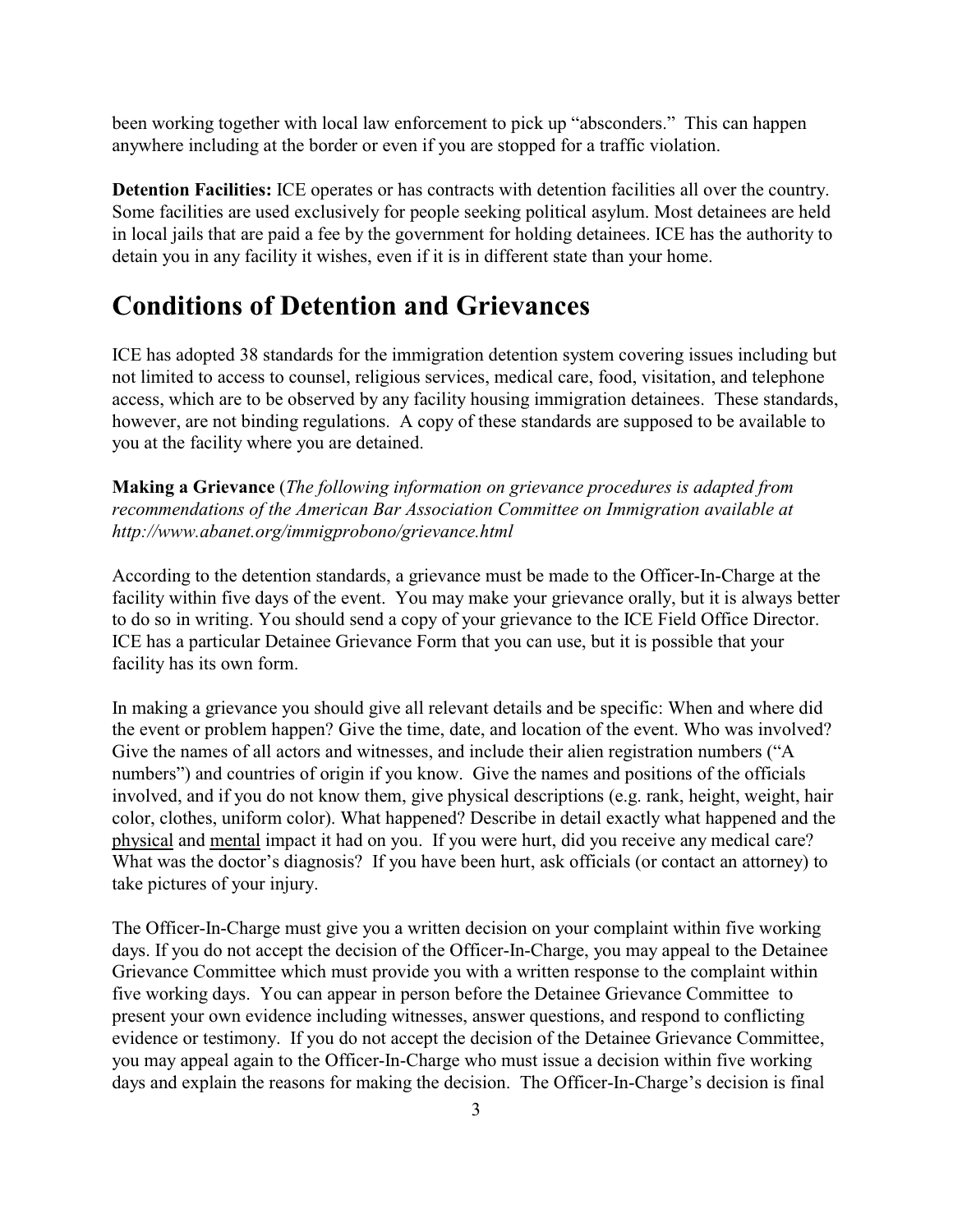and cannot be appealed.

#### **Emergency Grievances:**

An emergency grievance involves an immediate threat to your safety and welfare. You may present your emergency grievance directly to the ICE Field Office Director.

#### **Administrative Complaints:**

For complaints involving misconduct or abuse by an ICE, border patrol, or a jail official involving a violation of a constitutional, civil, or statutory right, or issues of common courtesy, file your complaint with:

Department of Homeland Security Attn: Office of Inspector General Washington, DC 20528

And/or with:

Department of Homeland Security Joint Intake Center, ICE/CBP P.O. Box 14475 1200 Pennsylvania Avenue, NW Washington, DC 20044

There are many federal laws which make discrimination illegal. Discrimination means treating one person differently from another because of a certain characteristic. If you have suffered from discrimination because of your race, color, sex, religion, national origin, age, or disability, you can send your complaint to the Department of Homeland Security's Office of Civil Rights and Civil Liberties (OCRCL). **Send your complaint even if you are unsure about whether your complaint qualifies as discrimination; the OCRCL will direct your complaint to the appropriate office**.

Department of Homeland Security Mail Stop #0800 Office for Civil Rights and Civil Liberties Washington, DC 20528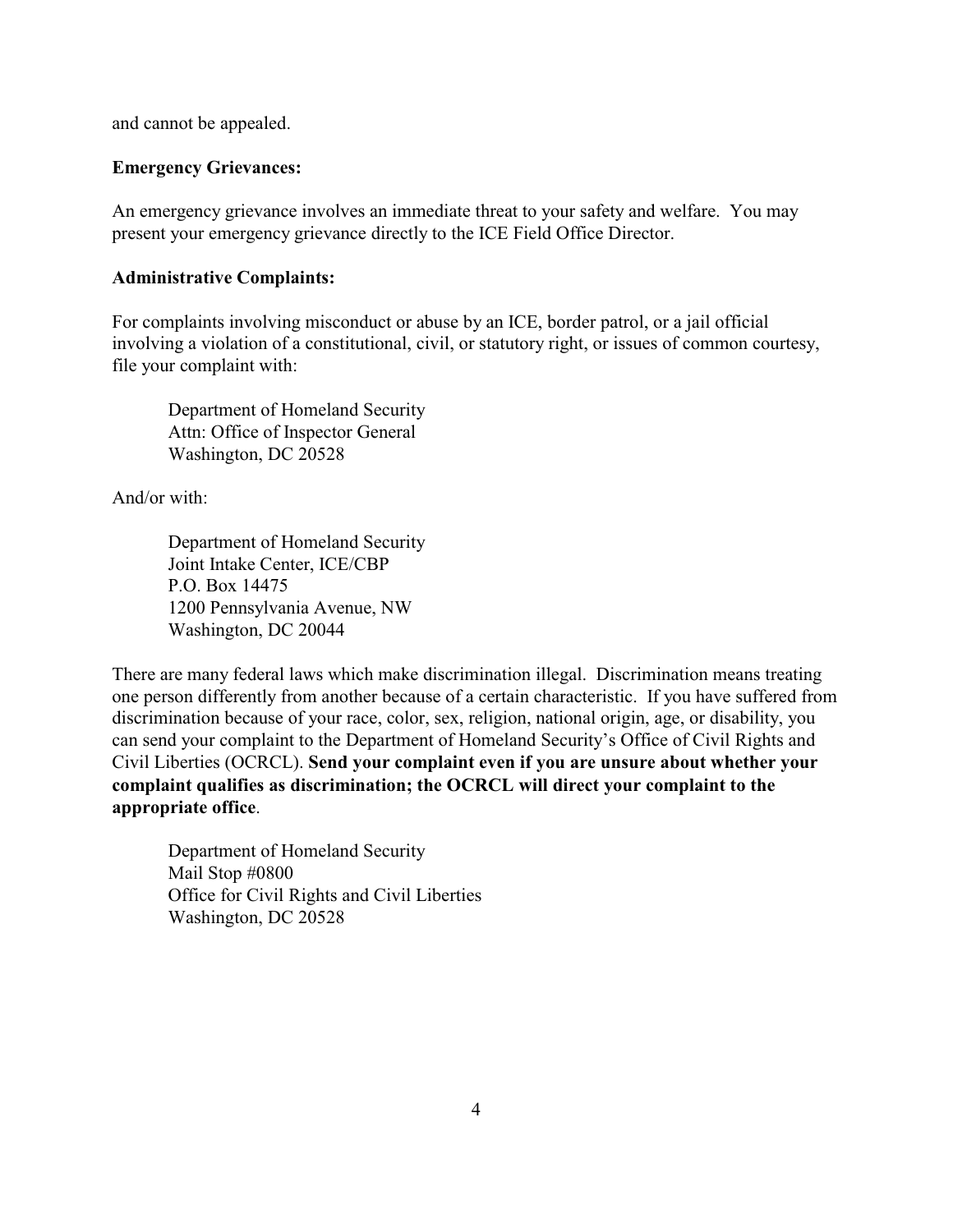# **Bond**

Not all immigrants are eligible for release from detention. Depending on your immigration status and/or criminal record, you may be subject to mandatory detention. If you are not eligible for bond, you will have to fight your removal from inside immigration detention.

**I. MANDATORY DETENTION:** The Immigration and Nationality Act and federal regulations state that the government must take you into custody and hold you without bond if you have been convicted of certain removable offenses and released from jail after October 8, 1998. If you were convicted of a removable offense but not sentenced to jail (for example if you were sentenced to community service, probation, or a conditional discharge) you may still be eligible for bond. If you think that you are entitled to bond, you must write to the immigration court and ask for a "Joseph Hearing" where you can try to convince the judge that the mandatory detention law does not apply to you.

**Grounds for Mandatory Detention of Lawful Permanent Residents in the United States, Persons Who Have Overstayed Their Visa, or Persons Who Have Been Lawfully Admitted into the United States:** If you are a lawful permanent resident or overstayed your visa or were admitted into the United States in some manner, you may be subject to mandatory detention if you were released from jail after October 8, 1998, and convicted of any of the following crimes (these are explained in more detail in the section entitled Grounds of Removability Based on Criminal Convictions):

- \* Two Crimes Involving Moral Turpitude (CIMT) at any time after your admission in the United States;
- \* An aggravated felony;
- \* A controlled substance offense;
- \* A Firearms offense.

**Grounds for Mandatory Detention for Lawful Permanent Residents Returning From a Trip Abroad, Persons Who Entered Without Inspection (EWI), or Persons Seeking Admission into the United States:** If you are a lawful permanent resident returning from a trip outside the United States or entered without inspection or are seeking admission into the United States, you may be subject to mandatory detention if you were released from jail after October 8, 1998, and convicted of any of the following crimes. (These grounds are explained in more detail in the section entitled Grounds of Removability Based on Criminal Convictions):

\* One CIMT (which may be waived as a petty offense if you have no prior criminal history, the offense was not punishable by more than one year in jail and you did not serve more than six months in jail);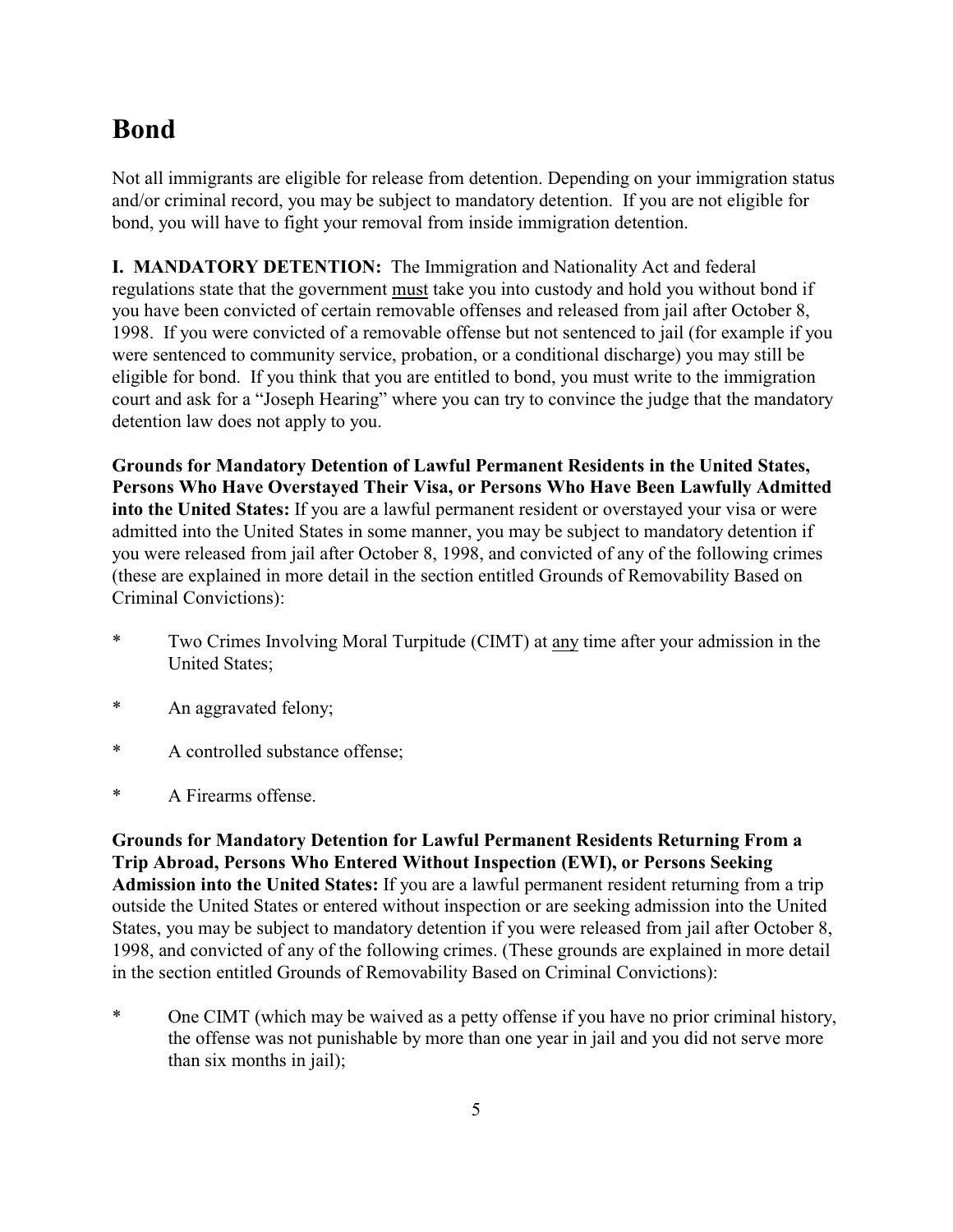- \* Controlled substance offense;
- \* Drug trafficking offense;
- \* Two or more offenses with aggregate sentence of 5 years incarceration;
- \* Prostitution;
- \* Domestic violence or violation of protection order.

**II. PROCEDURES FOR SETTING BOND:** If you are not subject to mandatory detention and you are not an arriving alien, then you are eligible for bond.

**ICE Will Set Initial Bond:** If you are detained but eligible for bond, the government will set an initial bond amount. If you post this bond, you will be released. If you cannot afford the bond, you can write to the immigration court and ask for a bond re-determination hearing.

**Bond Hearing**: To set the amount of bond, the judge will look at two factors: (i) are you are a flight risk or somebody who would not come back to court if released, and (ii) are you a danger to the community? The judge will look at things about your life which show that you are responsible. It is very important that you present as much evidence as possible about your life. Some of the things that are important to the judge are:

- **\* Relatives in Court:** The fact that you have a family that cares enough about you to come to court means a lot to the judge;
- **\* Letters of Support:** Get letters from relatives who cannot come to court, neighbors, friends, co-workers, and clergy that state that they know you to be a good and reliable person. These letters should be notarized;
- **\* Apartment Lease or Mortgage** showing you have a place to live if you are released;
- **\* Letters from Employers and Pay Stubs** showing you have a regular job or have a job offer and are reliable;
- **\* Marriage Certificate** showing you have family to live with and care for (but only if your spouse is a United States citizen or lawful permanent resident);
- **\* Children's Birth Certificates** (but only if children are United States citizens or lawful permanent residents);
- **\* Attendance in Rehabilitation Programs** showing that you are trying to fix your drug, drinking, or anger problems;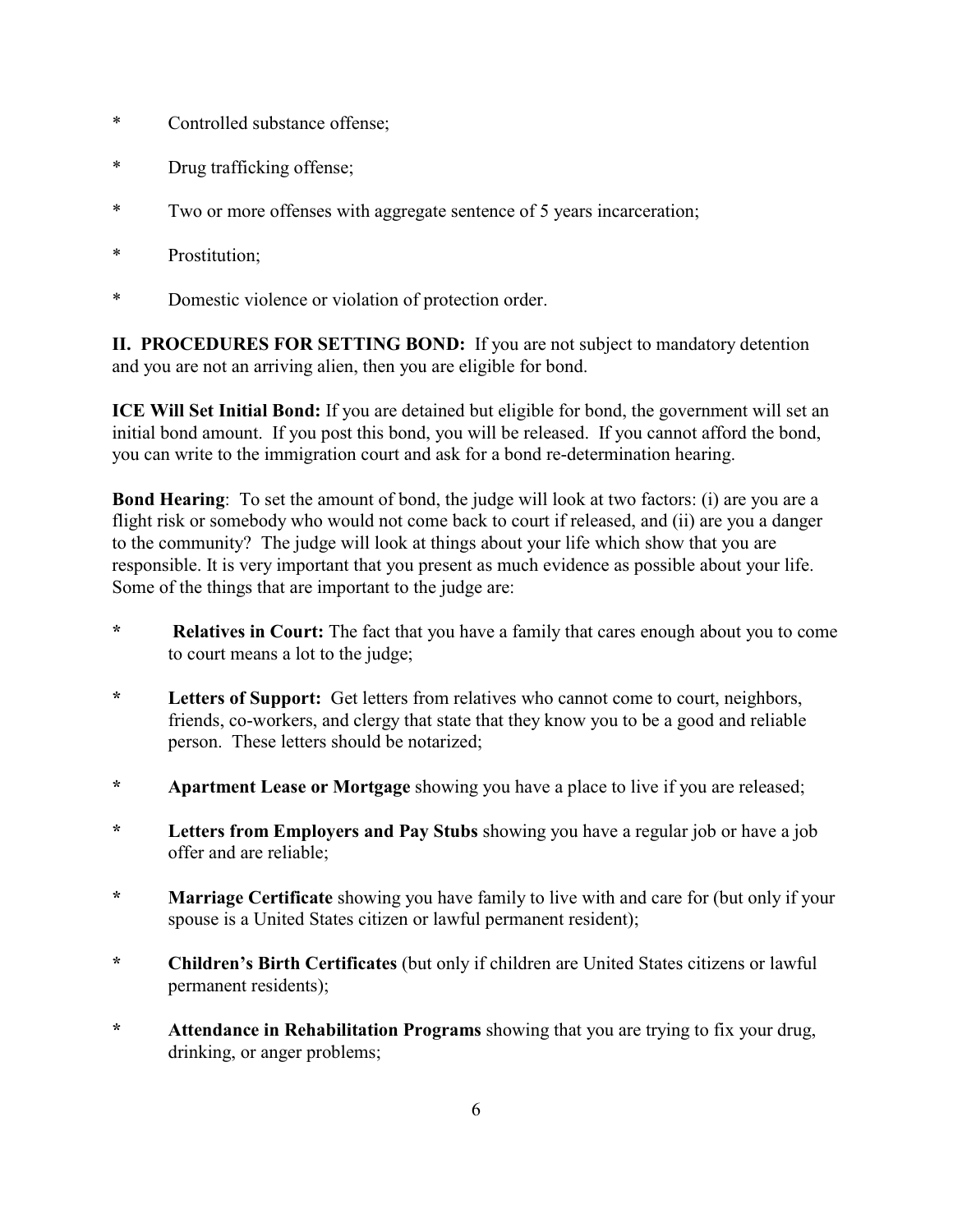- **\* Warrant History:** Have you ever failed to go to court on any of your criminal cases so that a warrant was issued? If not, you can show the judge that you were reliable when you had to go to court in the past;
- **\* School Records** including GED;
- \* **Tax Records:** Judges expect that people who have lived and worked in the United States have complied with all tax laws;
- \* **Eligibility for Relief:** If you have no way to remain in the United States, the judge is likely to set a higher bond. But if you are eligible for relief the judge will take that into consideration. (See Forms of Relief beginning at page 12);

**Amount of the Bond:** The immigration judge is not allowed to set a bond below \$1,500 but can order your release "on your own recognizance." This means the judge can let you go without any bond. The bond may be paid in cash or you may use a bail bondsman. The bondsman will post the bail on your behalf, but will charge you a non-refundable fee and will require that you pay a certain percentage of the bond amount. If your family pays the bond directly to the government, the bond money will be returned to your family only when your court case is completed and only if you have complied with the court's order, even if that order is to leave the country.

**Bond Appeal:** If you disagree with the judge's determination of your bond request, you may file a bond appeal with the Board of Immigration Appeals (BIA). When the judge decides your appeal, she will give you a form known as a Notice of Appeal. You must complete and file the Notice of Appeal with the BIA within 30 days of the judge's decision. The BIA may take several months to decide your bond appeal and the immigration judge may order you removed before you receive a decision from the BIA. You will be held in detention while your appeal is being decided.

**The Government May Also Appeal** the judge's decision if the government lawyer believes that the judge should not have set bond or set the bond too low. The government also has a limited time to file the appeal. If they do not file an appeal, the judge's bond decision becomes final. Again, the immigration judge may decide to order you deported before you receive a decision from the BIA on the question of your bond.

# **Notice To Appear**

**The Notice to Appear** or NTA is the document the government gives you and the court to explain why you should be removed from the United States. The NTA starts the case against you. ICE must give you the NTA within 72 hours of your detention. The NTA is divided into two parts. The first part which is labeled "ALLEGATIONS" has your name, the country you are from, and the date and manner you entered the United States. It also gives the factual basis or reason for your removal. The second part is called "CHARGES." It lists the sections of the law under which you may be removed. You must examine this document carefully and check for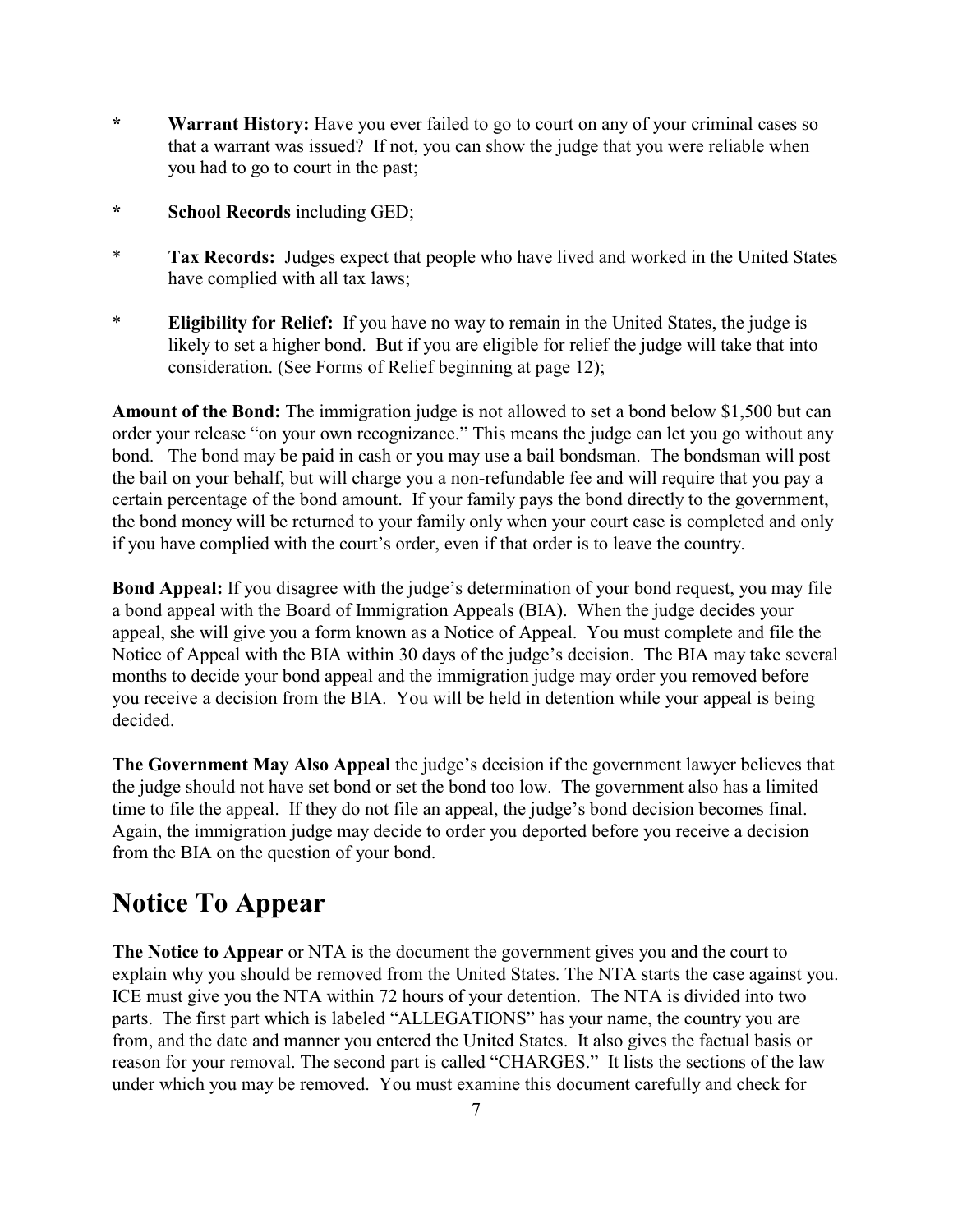accuracy. For example, does it have the proper date that you entered the United States? This may affect your ability to fight your removal. Does it correctly state your criminal convictions? A mistake in this section may make the difference between being held in mandatory detention or receiving bond.

## **Immigration Court Proceedings**

**Proceedings Can Be Anywhere:** If you are detained, there is no guarantee that you will be detained in the state where you live or that your case will be heard in the state where you live. ICE has the authority to detain you anywhere it wishes.

**Change of Venue:** The immigration court may transfer your case to an immigration court near your home if you ask it do so. If you are detained, however, it is much more difficult to obtain a change in venue. The factors the judge will consider are:

- \* **Nature of the evidence and its importance to your claim**: If you are eligible for some form of relief from removal and the evidence you need to support your claim such as witnesses or official records are in another state and cannot otherwise be obtained by you, you will have a better chance of having your case transferred;
- \* **The number of prior continuances in the case**. The earlier you request a change in venue, the better your chance. If there have already been a number of court dates the court is less likely to grant your request.

**MASTER CALENDAR HEARINGS**: Your first date to see the immigration judge is usually scheduled within one or two weeks after you receive your NTA. It may be longer. Your first appearances before an immigration judge are known as the Master Calendar Hearings. These court appearances are usually very brief and are used by the court to take the pleadings, to decide if you are removable, and to identify the relief from removal you are eligible to apply for. A judge will have many cases scheduled for her master calendar day. If you make an application for relief such as cancellation of removal, adjustment of status, or asylum your case will be adjourned for a full hearing to decide whether you are eligible for the relief. This is called the Individual Hearing. The judge will schedule only a few cases a day for individual hearings.

**Adjournments to Find a Lawyer:** At your first court appearance the court will ask if you have an attorney or would like time to obtain one. If you wish to fight your removal then you should ask the court for time to get an attorney. The court will give you an adjournment to find a lawyer. If you cannot find one by the next date, the court may go ahead with your case.

**Free Lawyers:** While all detainees have the right to be represented by counsel, in immigration court, you are not entitled to have an attorney assigned to you at the government's expense. There are a few organizations that provide free or low cost representation to detainees. The court will provide you with a list of such organizations when you ask for time to find a lawyer.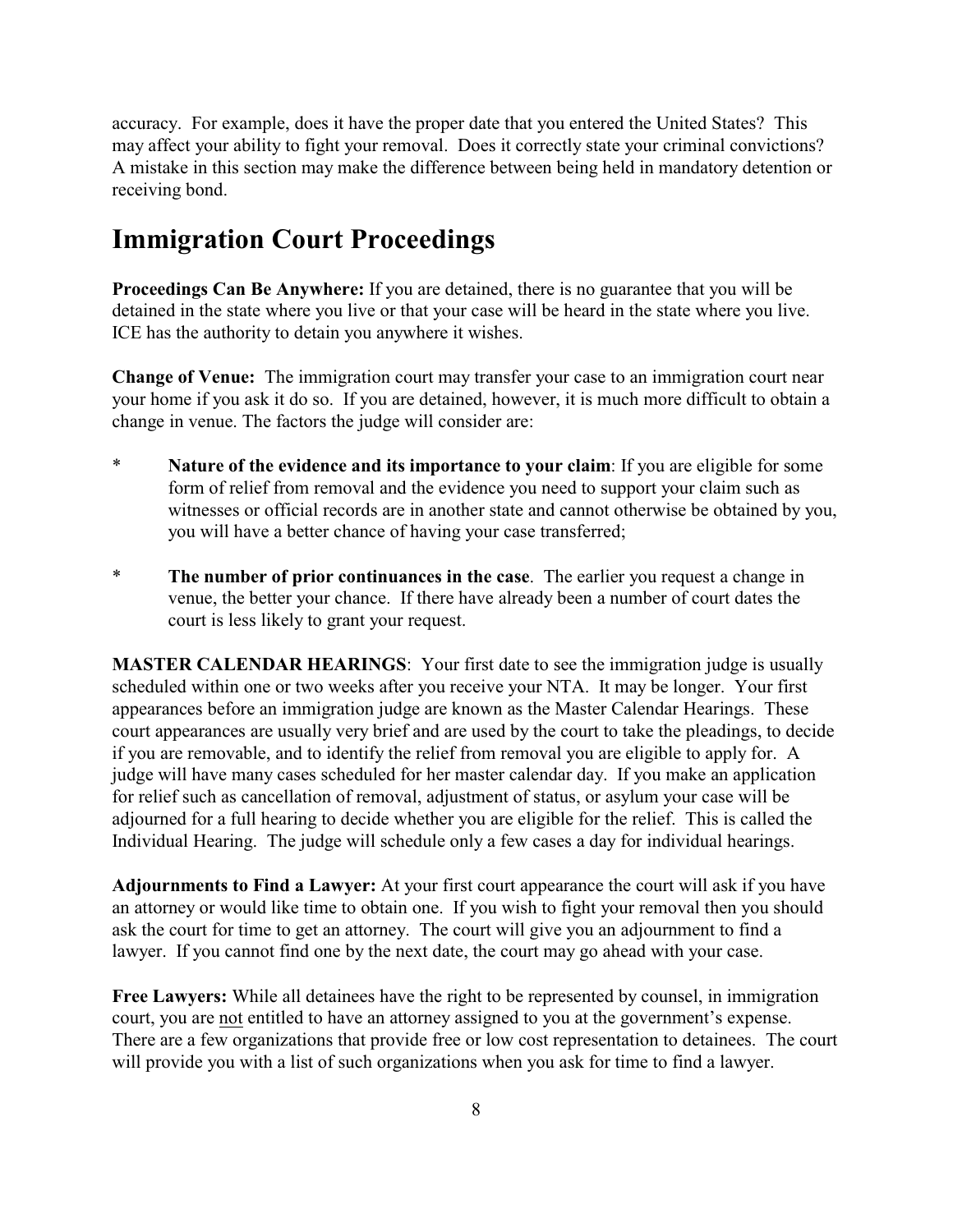**PLEADINGS:** At the beginning of your case the judge will "take the pleadings." The judge will review the NTA with you. The judge will ask you if the facts contained in the NTA are true, if you admit that you are removable, and whether you will be applying for any form of relief from removal. The government, however, must first prove the following:

- \* **Government Must Prove Alienage:** The government must prove that you are an alien, meaning that you are not a United States citizen. If you are a lawful permanent resident, they can do this by showing the judge a copy of your visa "face sheet" - the document which you received when you first entered into the United States. If you entered without inspection, they may rely on any statements you made or any other evidence showing that you were not lawfully admitted into the United States. If the government cannot prove that you are an alien, then the case must be terminated;
- \* **Government Must Prove Removability:** If you are a lawful permanent resident or were otherwise lawfully admitted into the United States, the government must also prove by clear and convincing evidence that you are removable. They must show that you have done something to violate immigration law which permits the government to send you back to your country of origin. For example, if the NTA states that you are removable due to a conviction for a crime, the government will need to produce a certificate of disposition or some other court record to verify that you were convicted of the crime. The government will also have to show that the crime you were convicted of is one that allows the government to deport you. In deciding whether you are removable because of a criminal conviction, the judge can only consider the type of crime you were convicted of and cannot consider what actually happened in your criminal case

If you want to fight your case, do not admit these allegations. Ask the court to make the government prove its case. Challenging the government's claim that you are removable is legally complicated. You should consult with an immigration specialist who may help you prove that the crime you were convicted of is not a removable offense.

**Contesting a Factual Allegation:** If any of the facts in the NTA are not true, you should deny the charges or allegations and demand that the government provide proof of the charges or allegations. For example, if the NTA alleges that you were convicted of a certain crime but you were convicted of a different crime, you may be eligible to request a waiver or may not even be removable.

**What is a Conviction?** A conviction is a finding of guilt with some form of punishment. You may be convicted of a crime by pleading guilty or by a guilty verdict after a trial. Convictions include no contest pleas or deferred adjudications when a person pleads guilty but later withdraws their plea after completing a treatment program. Adjournments in Contemplation of Dismissal (ACD) are not convictions because there was never a finding of guilt.

**Citizenship**: Some people may be citizens without even knowing it. This is particularly true if your parents became citizens while you were in the United States and under the age of 18, or you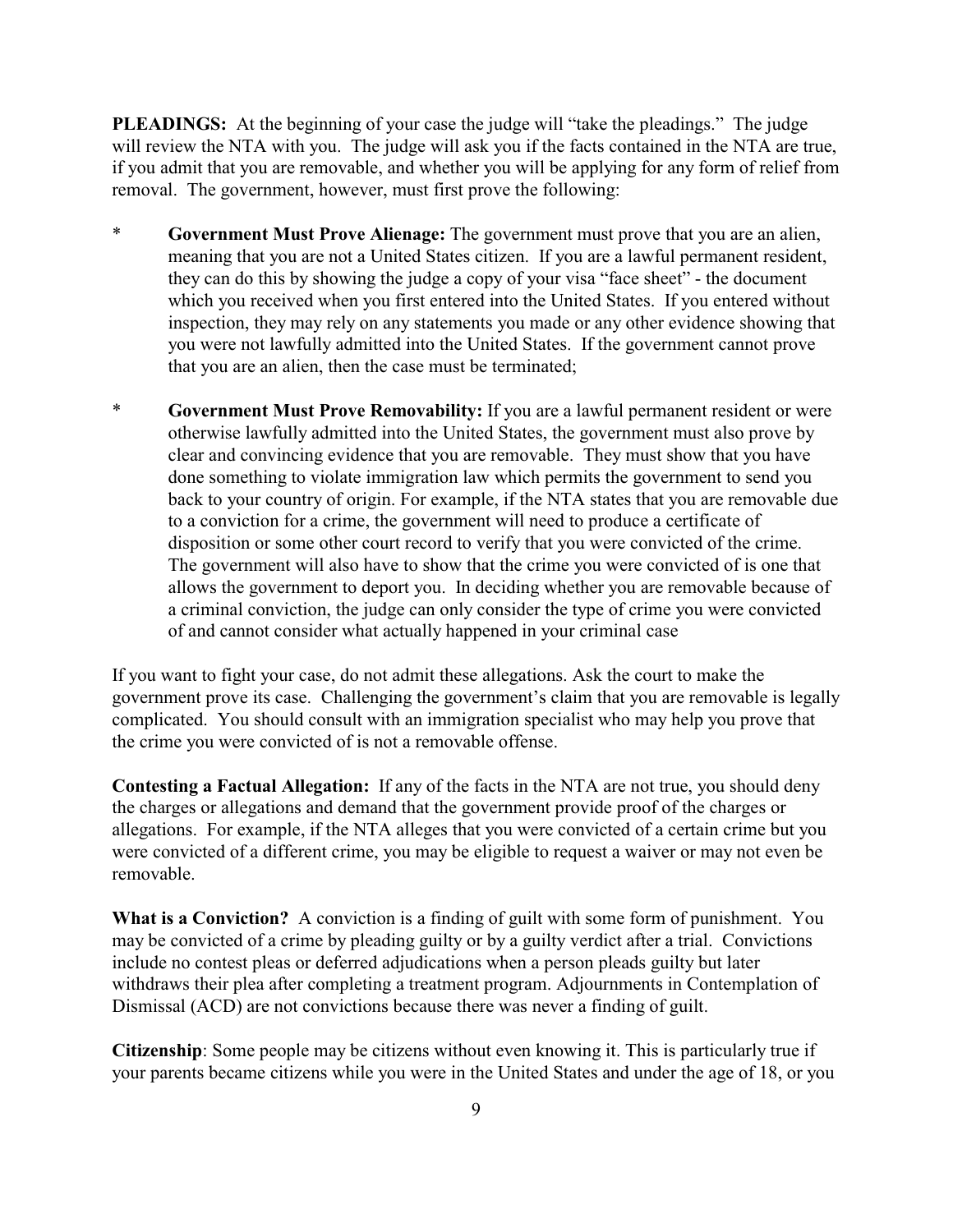were born outside the United States and your parents were United States citizens. A person who qualifies as a citizen under these circumstances is said to derive or acquire citizenship from their parents. This is a very complicated area of the law, however, and whether you derived or acquired citizenship will depend on various factors such as the particular law in effect at the time you were born, when your parents became citizens, whether your parents were married, or divorced, and who had legal custody of you. If you believe that you may be a citizen, you should alert the judge so that she may investigate it.

## **Grounds of Removability Based on Criminal Convictions**

Most non-citizens are placed in removal proceedings because they do not have legal immigration status (entered the United States without inspection, or overstayed their visa) or because they violated immigration rules. In this booklet we will focus on the ways in which non-citizens are put into removal proceedings as a result of criminal convictions.

In general, in removal proceedings there is a three-step inquiry. First, the judge will decide if you are removable because you have triggered one of the grounds of inadmissibility or deportability in immigration law. Next, the judge will decide if there is "relief" available to you. There are many different types of relief from removability including asylum, adjustment of status, and "waivers" that would allow you to remain in the U.S. despite your removability. Finally, the judge will decide whether you have met the legal and discretionary standards to be given that form of relief.

## **Step One: Determining Whether You Are Removable**

**DEPORTABILITY V. INADMISSIBILITY:** Under the Immigration and Nationality Act, non-citizens can be removed from the United States if they violate either the statutory grounds of "inadmissibility" or "deportability." The "inadmissibility" grounds apply to people who (1) make an initial application to enter the United States lawfully; (2) travel abroad as lawful permanent residents and get stopped by immigration on trying to reenter the country, or (3) are in the United States and make an application for legal status. The "deportability" grounds apply to people who have been legally admitted into the US as lawful permanent residents or visitors.

**I. CRIMINAL GROUNDS OF DEPORTABILITY:** You may be subject to removal on deportability grounds if you have been lawfully admitted into the United States and have been convicted of:

- An aggravated felony;
- \* A crime involving moral turpitude (CIMT) committed within five years of the date of your admission and for which a sentence of one year or longer may be imposed;
- \* Two CIMTs at any time after your admission;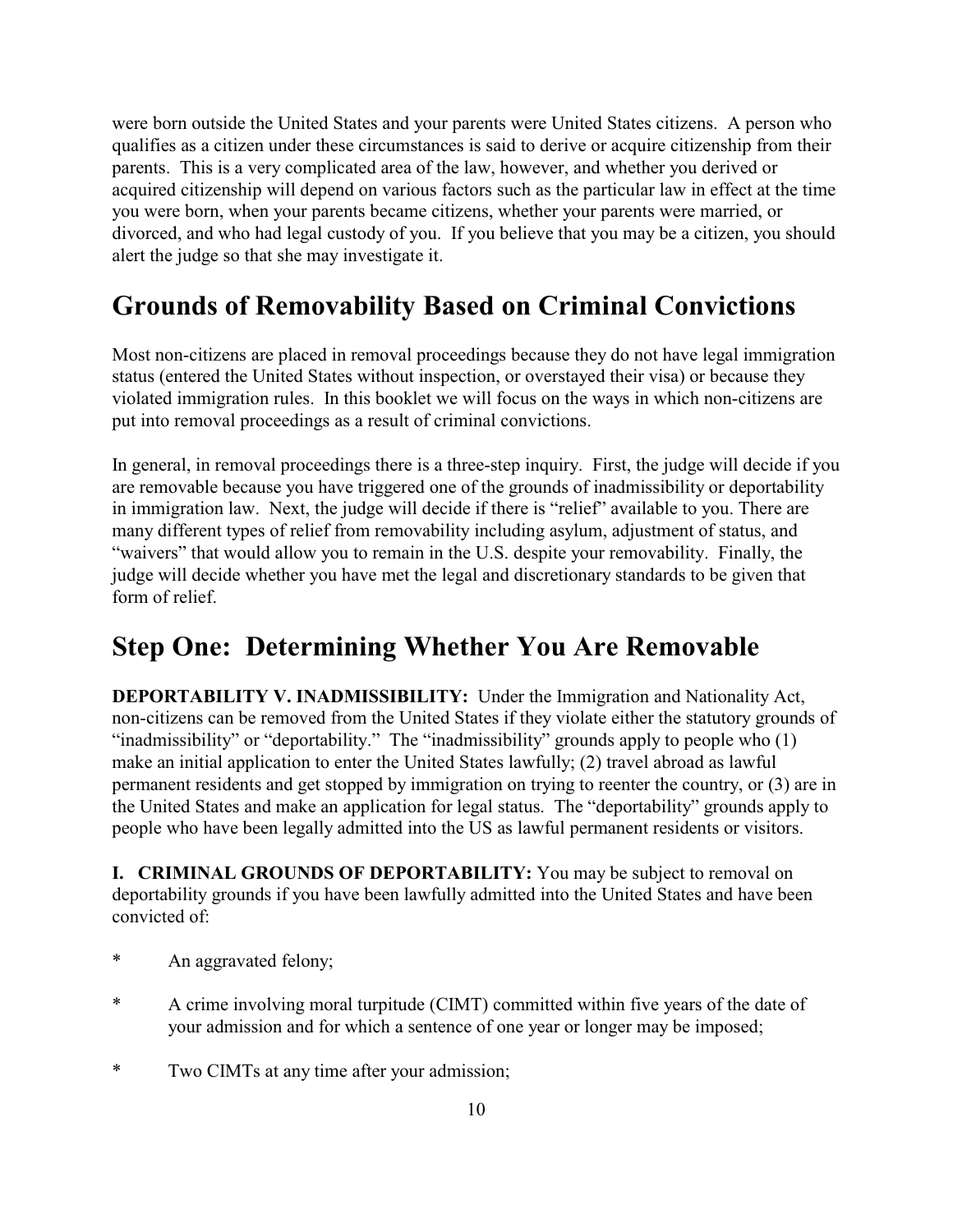- \* A controlled substance offense (other than a single offense involving possession for one's own use of thirty grams of less of marijuana);
- \* Certain firearms offenses;
- \* A crime of domestic violence (including violation of an order of protection).

There are also other grounds of deportability not mentioned above found in section 237 of the Immigration and Nationality Act. Each of the grounds of deportability listed above is discussed further below.

**Aggravated Felonies:** A conviction for an aggravated felony, or an attempt or a conspiracy to commit an act defined as an aggravated felony, has the most serious immigration consequences of any kind of conviction. An aggravated felony conviction will bar you from most forms of relief and will likely make you subject to mandatory removal.

The term "aggravated felony" as used here is an immigration term and has no connection to the definition of a felony in state criminal law. A crime can be considered an aggravated felony even if it is a misdemeanor under state penal law. Whether a felony conviction under state law is an aggravated felony depends upon whether the federal law treats the crime as a felony. Consequently, you may be able to challenge the government's allegation that you were convicted of an aggravated felony if the state definition of the crime differs from the federal definition of the crime. Many crimes become aggravated felonies if the sentence is for one year or more, even if the sentence is suspended. Other crimes may be aggravated felonies no matter how long the sentenced imposed.

#### **Types of aggravated felonies**

*\** **Crimes of violence** for which the penalty imposed are at least one year (felony or misdemeanor). These are defined as (a) an offense that has as an element the use, attempted use, or threatened use of physical force against a person or property of another, or (b) any other offense that is a felony and that, by its nature, involves a substantial risk that physical force against the person or property of another may be used in the course of committing the offense;

#### \* **Murder**;

- **\* Drug Trafficking:** The law is currently in a state of flux. It is clear that a felony drug sale is an aggravated felony and that a first time misdemeanor possession is not. However, anything in between has not been settled at the time of this writing;
- \* **Theft or Burglary** for which the penalty imposed is imprisonment for at least one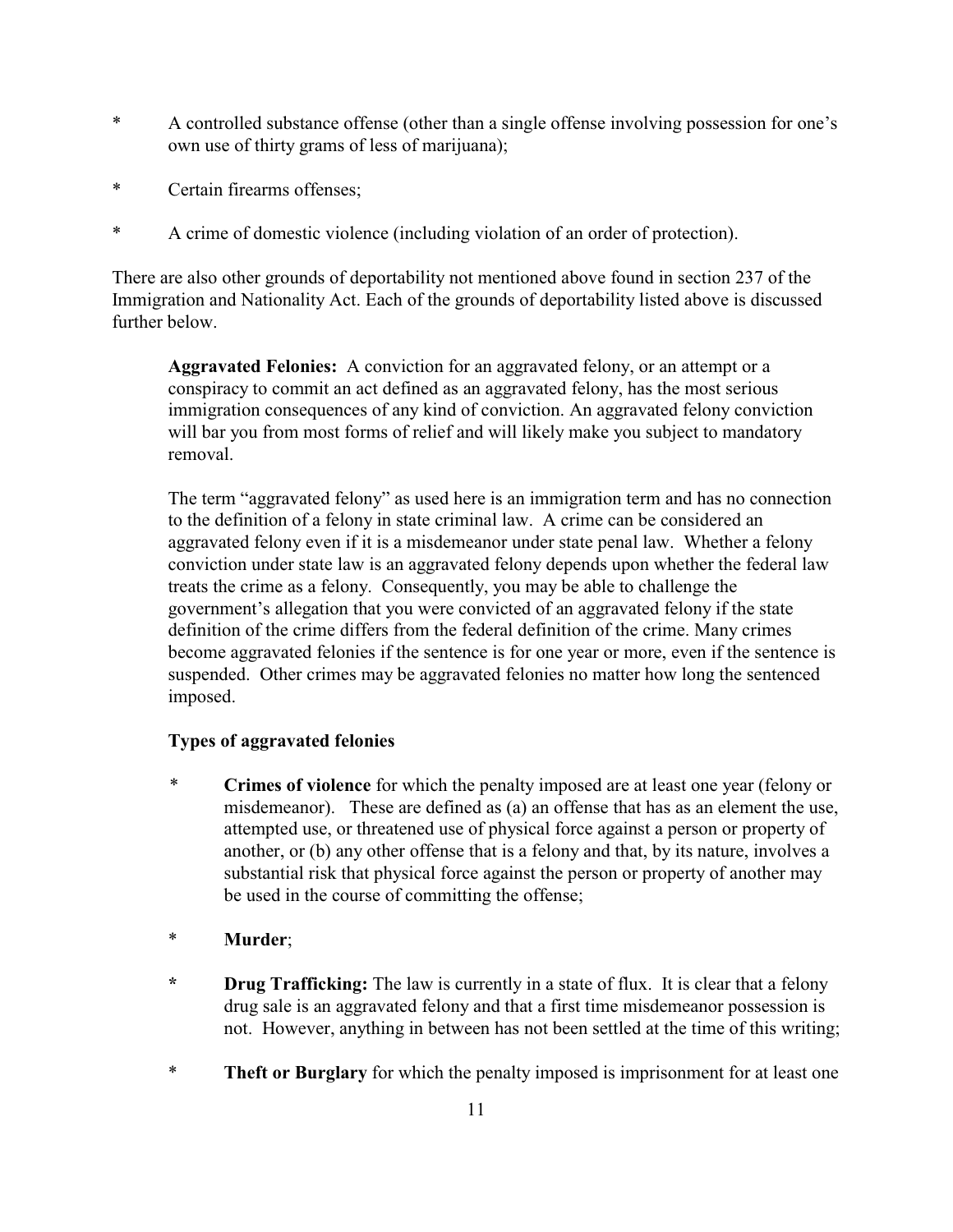year (felony or misdemeanor). Theft and burglary have been defined by federal courts with reference to the federal definition of theft. It is sometimes possible to argue that a state offense does not fall within the generic definition of theft or burglary;

- **\* Any Firearms Trafficking Offense** (*e.g.*, sale, distribution);
- **\* Failure to Appear for Service of Sentence** if the underlying offense is punishable for a term of five years, or more;
- **\* A Conviction Related to Failure to Appear Before a Court on a Felony Charge** for which a sentence of two years of imprisonment or more may be imposed;
- **\* Rape**;
- **\* Sexual Abuse of a Minor** (felony or class A misdemeanor) State sex offenses involving a minor are not "sexual abuse of a minor" if they do not contain the same elements as the federal offense of sexual abuse of a minor;
- **\* Crime of Fraud or Deceit, in which the Loss to the Victim Exceeds \$10,000** An offense is not a "fraud or deceit" offense unless fraud or deceit is a necessary or proven element of the crime;
- **\* Prostitution Business** crimes related to owning, controlling, managing or supervising a prostitution business;
- **\* Crime Related to Commercial Bribery**, counterfeiting, forgery, or trafficking in cars with altered vehicle identification numbers (VIN), where the penalty imposed is imprisonment for one year or more (felony or misdemeanor);
- **\* Crime Relating to Obstruction of Justice, Perjury or Subornation of Perjury, or Bribery of a Witness**, where the penalty imposed is imprisonment for one year or more (felony or misdemeanor);
- **\* Failure to Appear in Criminal Court for Felony Charge That Could Result in a Sentence of Two or More Years**.

**Crimes Involving Moral Turpitude (CIMT):** Defined as crimes which are "inherently base, vile, or depraved, and contrary to the accepted rules of morality and the duties owed between persons or to society in general." In general, crimes of moral turpitude fall into the following categories: i) crimes in which an intent to steal or defraud is an element; ii) crimes in which bodily harm is caused or threatened, by an intentional or willful act; iii) crimes in which serious bodily harm is caused or threatened by a reckless act; or iv) sex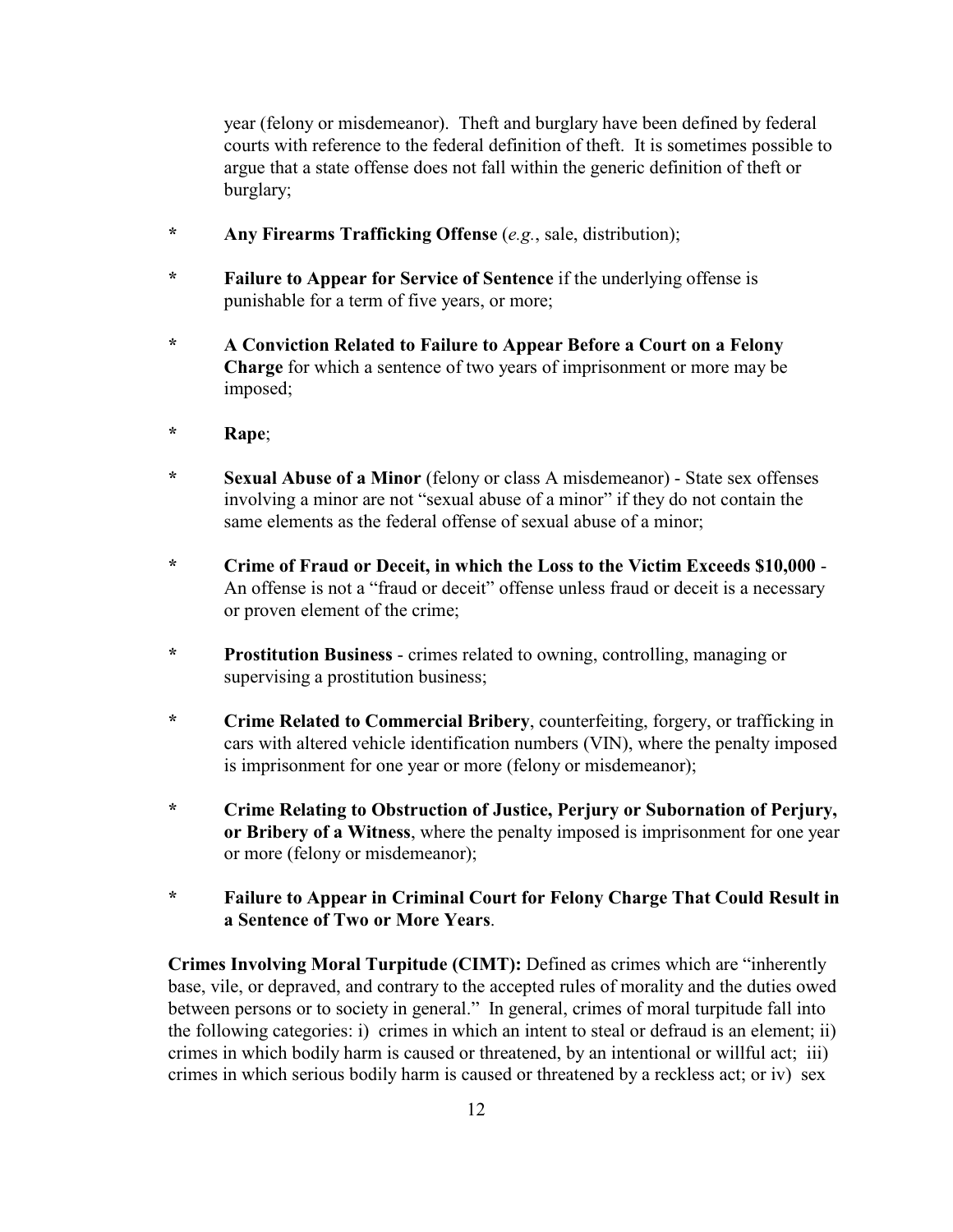offenses. They include -- but are not limited to -- aggravated assault, sexual abuse (even if it did not involve a minor), kidnapping, arson, malicious destruction of property, criminal possession of stolen property, bribery, forgery, any crime involving either theft (such as robbery, burglary or larceny) or fraud (such as welfare fraud).

**Controlled Substances Offenses:** This category includes any conviction for sale of a controlled substance, possession of a controlled substance with intent to sell, or simple possession, with the exception of a single conviction for possession of less than 30 grams of marijuana. Drug abuse or addiction (whether resulting in a criminal conviction or not) also renders a non-citizen removable.

**Firearms:** As previously noted, any firearms trafficking offense is an aggravated felony, subjecting a non-citizen to mandatory removal. However, any conviction for mere possession of a firearm, including a class a misdemeanor, renders a non-citizen removable. Note that this ground of removability refers to firearms and not weapons in general. In some instances, a challenge can be made that you cannot be removed because the particular statute under which you were convicted is "divisible" because it includes other types of weapons. The government must then prove with the record of conviction that the weapon was a firearm and not any other type of weapon.

**Domestic Violence & Stalking:** Convictions in this category include crimes involving domestic violence, stalking, or child abuse, neglect or abandonment. You may be able to challenge this charge if the government cannot prove there was a relationship between you and the victim that falls within the definition in the immigration law.

**Violation of Orders of Protection:** Any conviction that constitutes an admission to violating an Order of Protection renders an alien removable if committed at any time after entry, no matter what the actual sentence is.

**II. CRIMINAL GROUNDS OF INADMISSIBILITY:** You may be subject to removal on inadmissibility grounds if you entered without inspection (EWI) and/or were convicted of certain crimes or admit to having committed these crimes:

- \* A controlled substance offense;
- \* A crime involving moral turpitude (CIMT) subject to the petty offense exception.

Each of these grounds of inadmissibility is discussed further below.

**Controlled Substances Offenses:** Note that unlike the controlled substance ground of deportability there is no exception for a single conviction for possession of less than 30 grams of marijuana.

**Crimes Involving Moral Turpitude:** Defined as crimes which are "inherently base, vile,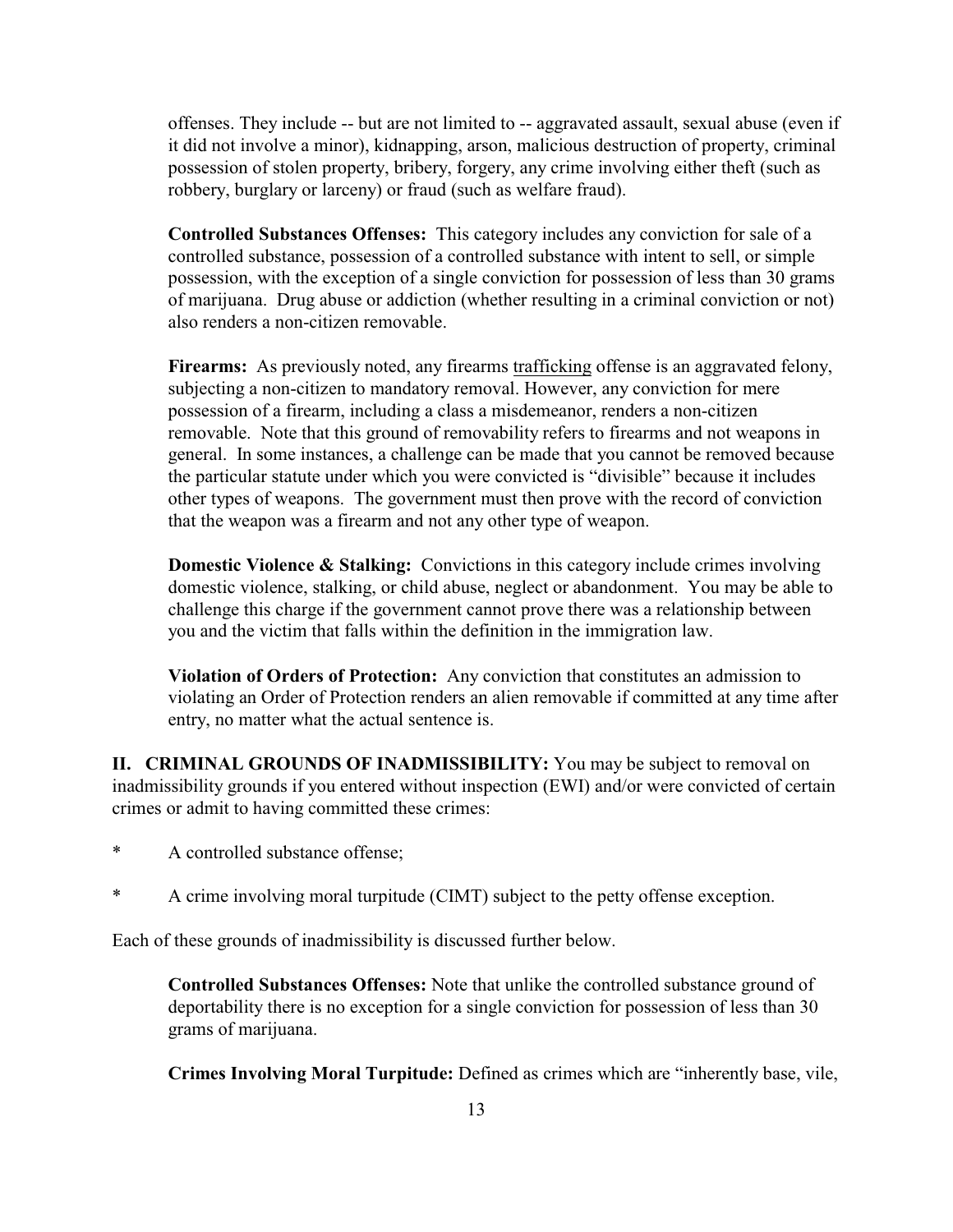or depraved, and contrary to the accepted rules of morality and the duties owed between persons or to society in general." In general, crimes of moral turpitude fall into the following categories: i) crimes in which an intent to steal or defraud is an element; ii) crimes in which bodily harm is caused or threatened, by an intentional or willful act; iii) crimes in which serious bodily harm is caused or threatened by a reckless act; or iv) sex offenses. They include -- but are not limited to -- aggravated assault, sexual abuse (not involving a minor), kidnapping, arson, malicious destruction of property, criminal possession of stolen property, bribery, forgery, any crime involving either theft (such as robbery, burglary or larceny) or fraud (such as welfare fraud). There are two exceptions to this ground of removal:

- \* **Petty Offense Exception**: There is an exception that bars removability based on a CIMT if you have been convicted of only one CIMT. In order to fall within this exception the maximum penalty possible for the crime cannot exceed one year in prison and you were not sentenced to a term of imprisonment of more than 6 months;
- \* **Crime Committed When You Were under 18.** Another exception is if you were convicted of only one CIMT which you committed when you were under 18 years old, and the crime was committed more than 5 years before your application for admission

## **Step Two: Forms of Relief**

Again, you may want to challenge the government's claim that you are removable. With legal help, you may be able to show that the offense you committed is not a basis for removal. In deciding whether the offense you were convicted of is a removable offense, the judge is allowed only to look at the type of crime and not what actually happened in your criminal case.

Once the court has determined that you are removable, you may ask the court to determine whether you are eligible for relief from removal. There are different types of relief available depending on various factors.

*The following discussion of forms of relief provides only general information. More specific and detailed explanations on how to apply for these forms of relief can be found at the Florence Immigrant Rights Project web site at www.lirs.org.* 

**Cancellation of Removal for Lawful Permanent Residents**: If you are a lawful permanent resident (LPR) in removal proceedings, you may apply for cancellation of removal if you meet the following criteria:

\* You must have continuously resided in United States for 7 years after you were admitted and before you were served the Notice to Appear or committed an offense that subjects you to removal on inadmissibility grounds;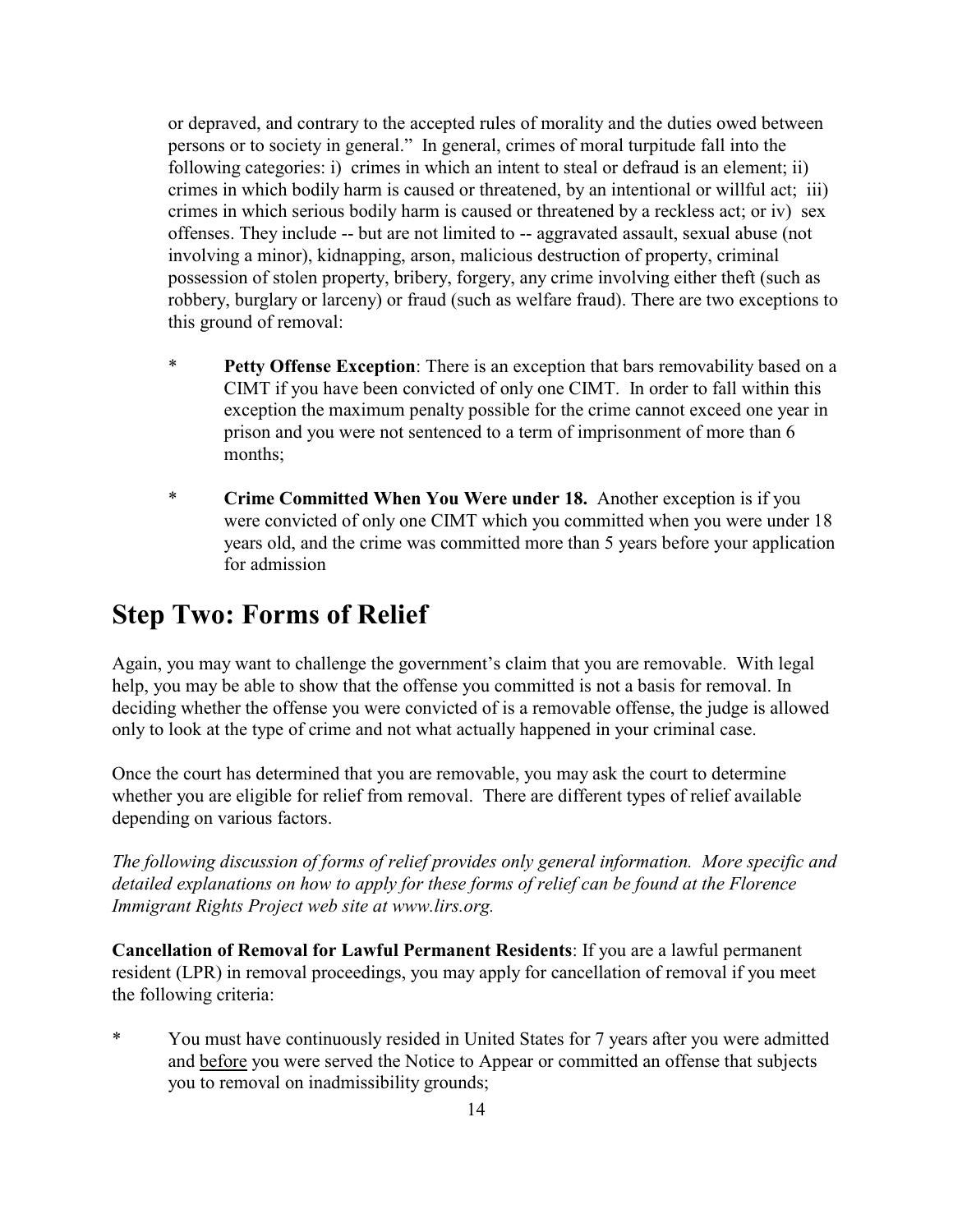- \* You must have been an LPR for 5 yrs;
- \* You cannot have a conviction for an aggravated felony;
- \* You cannot have previously been granted cancellation of removal or waiver under 212(c) of the Immigration and Nationality Act (INA);
- \* You cannot be a terrorist, crewman, or exchange visitor;

Once you satisfy these requirements, the judge must decide if the positive factors in your life outweigh the negative factors before s/he can grant relief.

**212(c) waiver:** Prior to 1996, this was the most common form of relief from deportation or inadmissibility available to LPRs who had been convicted of a crime. In 1996, Congress eliminated this form of relief and replaced it with cancellation of removal discussed above. You may still qualify for 212(c) waiver if you meet the following criteria:

- \* You are an LPR and pled guilty to a crime (including an aggravated felony but not including a firearm offense) before 4/24/96;
- \* You have lived in the US for 7 years;
- \* The positive factors in your life outweigh the negative ones;

Note that if you served a term of imprisonment of 5 years or more for one or more aggravated felony convictions, you may be ineligible for 212(c) relief.

**Cancellation of Removal for Non-LPRs**: If you are a refugee, asylee, or an unauthorized and undocumented non-citizen, you may be eligible for cancellation of removal for non-LPRs, if you meet the following criteria:

- You must have had continuous physical presence in the United States for 10 years;
- \* The time counted towards the ten years stops when either (i) ICE serves you the NTA, or (ii) when you have committed a criminal offense which makes you removable under INA Section 212(a)(2).

In other words, if the government serves an NTA on you or you commit an offense under INA 212(a) (2) within ten years of your arrival in the U.S., you will be ineligible for this form of cancellation;

\* You must show that you have never been absent from the US for more than 90 days on one trip or more than 180 days in combined trips;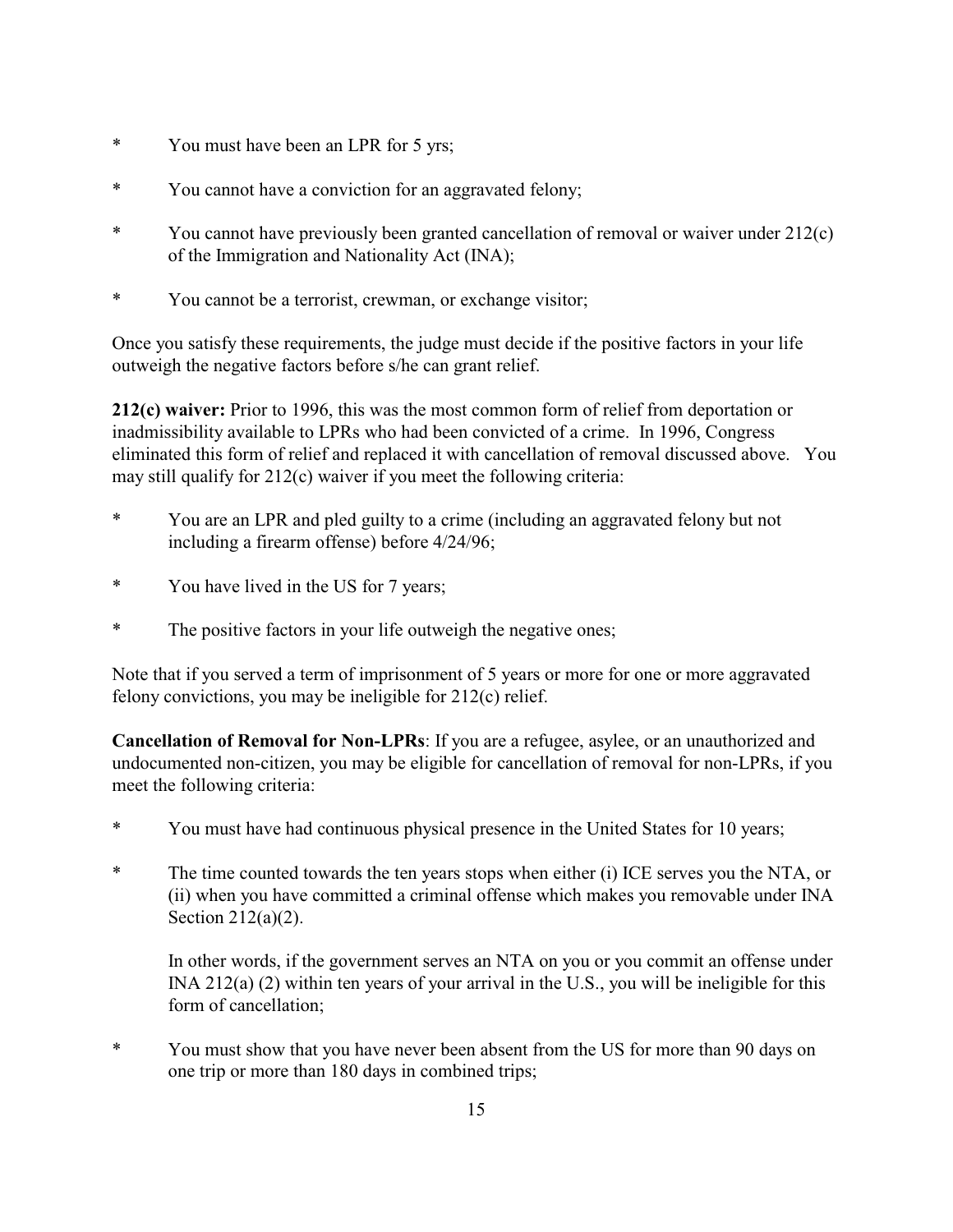- \* You must show that you were a person of "Good Moral Character" during the ten years prior to your application;
- \* You must also have a United States citizen or lawful permanent resident spouse, child or parent and you must show that your departure from the United States would cause any family members exceptional and extremely unusual hardship.

**Adjustment of Status**: Under certain very limited circumstances, a non-citizen with a criminal conviction may avoid removal by adjusting his/her status to a lawful permanent resident. This can work even if the person may already be a LPR. To adjust your status, you will need a relative or employer to petition for a visa on your behalf. Visas are distributed according to certain preference categories based upon the family relationship. The spouse or child of a USC or the parents of a USC over 21 years old are immediately eligible for a visa and are not subject to the waiting periods for those in preference categories. The visa preference categories are listed below:

#### *preference categories*

First Single  $(+21)$  child of USC 2A Spouse, unmarried (-21) child of LPR 2B Unmarried child (+21) of LPR 3 Married child of USC

Note: Only LPRs or people who entered with a visa and who overstayed or certain Cuban parolees are eligible for this form of relief. At this time, there is no way for a person who entered illegally to adjust their status except for those who on whose behalf an I-130 or I-140 visa petition was filed before April 30, 2001.

**212(h) Waiver**: If your criminal conviction falls under the CIMT or prostitution ground of inadmissibility or if you have a single marijuana possession conviction involving less than 30 gms of marijuana, you may be eligible for a waiver pursuant to Section 212(h) of the INA. To be eligible for this waiver you must meet the following criteria:

- You have not been convicted of a drug offense (except for one time simple possession of 30 gms of marihuana);
- \* If you committed your crime more than 15 years ago of your crime was prostitution, you will need to show that you are rehabilitated;
- \* If your crime was committed less than 15 years ago and it did not involve prostitution, you will need to show that you have a spouse, parent, son or daughter who is a United States Citizen or a lawful permanent resident, and denial of your admission would result in extreme hardship to your qualifying relative;
- \* If you are an LPR you must have lived in the United States for 7 years before your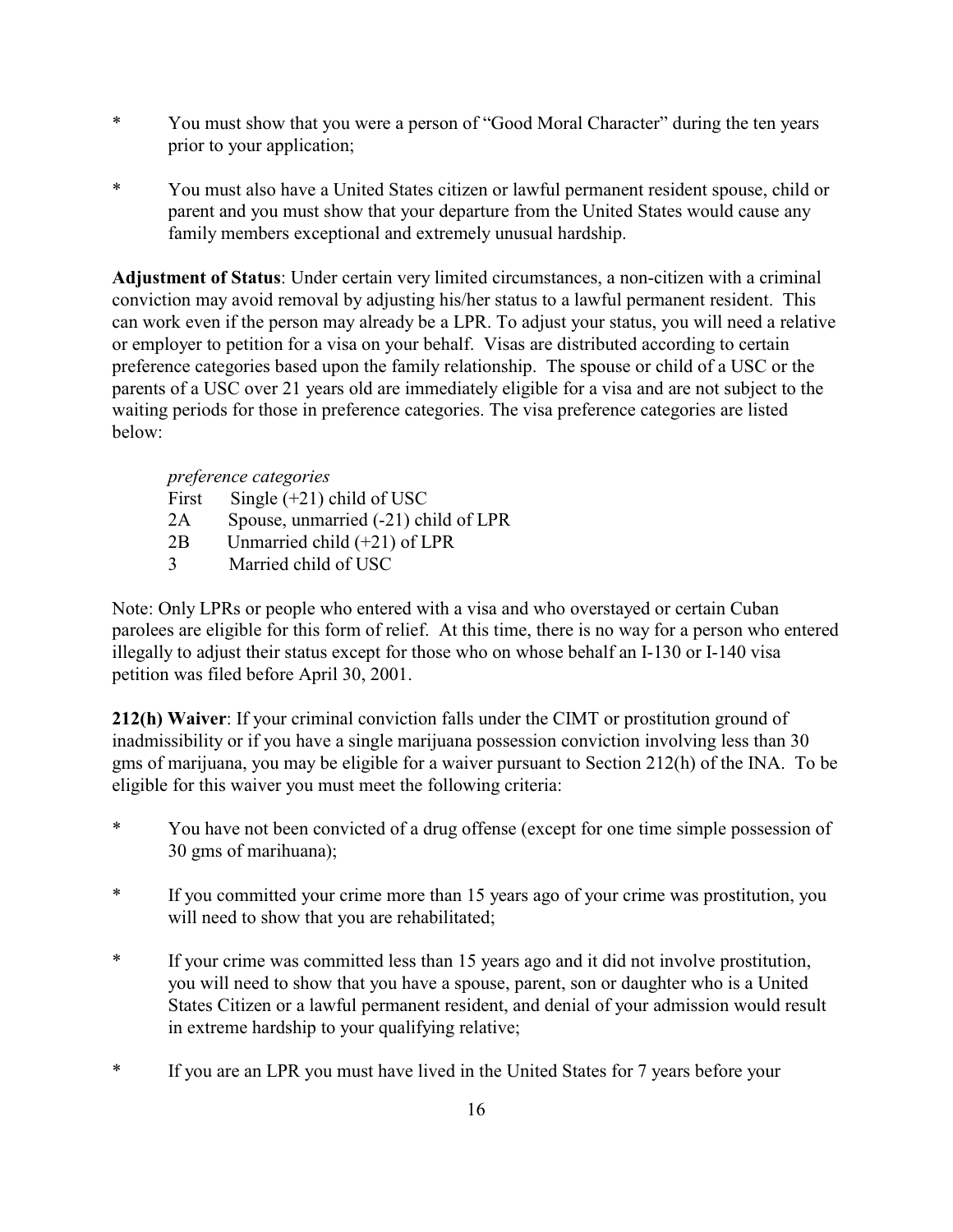immigration case started;

You cannot apply for a 212(h) waiver if you are a lawful permanent resident and have been convicted of an aggravated felony. Note, however, that this provision applies only to LPRs. A person who overstayed his or her visa or parolees may still apply for adjustment of status with a 212(h) waiver.

**Asylum**: Asylum is a form of relief given to persons who have a "well founded fear" of returning to their country for certain reasons. The criteria for asylum are:

- \* That you are unable or unwilling to return to your country because you have been persecuted there or you have a well founded fear of persecution on account of your race, religion, nationality, membership in a particular social group, or political opinion;
- \* Generally, you must apply for asylum within one year of your last arrival in the U.S. (there are limited exceptions);
- \* You cannot have been convicted of a "particularly serious crime." A particularly serious crime, like an aggravated felony, is a term used in immigration law. Generally, it includes crimes such as robbery, rape, or serious assaults. The government maintains that any drug trafficking crime is presumptively a particularly serious crime. This means that if you have been convicted of drug trafficking, you will need to prove that under the circumstances of your case, the crime was not particularly serious;
- \* You must not have been convicted of an aggravated felony;
- \* You merit asylum in the exercise of discretion.

**Withholding**: Withholding of removal is very similar to asylum but much harder to get. Whereas asylum requires that you show a possibility of persecution, withholding requires that you show a probability of persecution. When the judge grants withholding of removal, he actually orders your removal but then orders that the removal be withheld until such time that it is safe for you to return to your country of citizenship.

ICE may continue to detain you even after withholding of removal is granted if it determines that you are a flight risk or a danger to the community. If you are released from custody, you will be paroled and required to report to ICE periodically. You will also be allowed to work legally within the United States. The criteria for withholding of removal are:

- \* Your life or freedom would be threatened because of race, religion, nationality, membership in a particular social group, or political opinion;
- \* You have not been convicted of a particularly serious crime (see above). A conviction for an aggravated felony in which you were sentenced to an aggregate term of five years in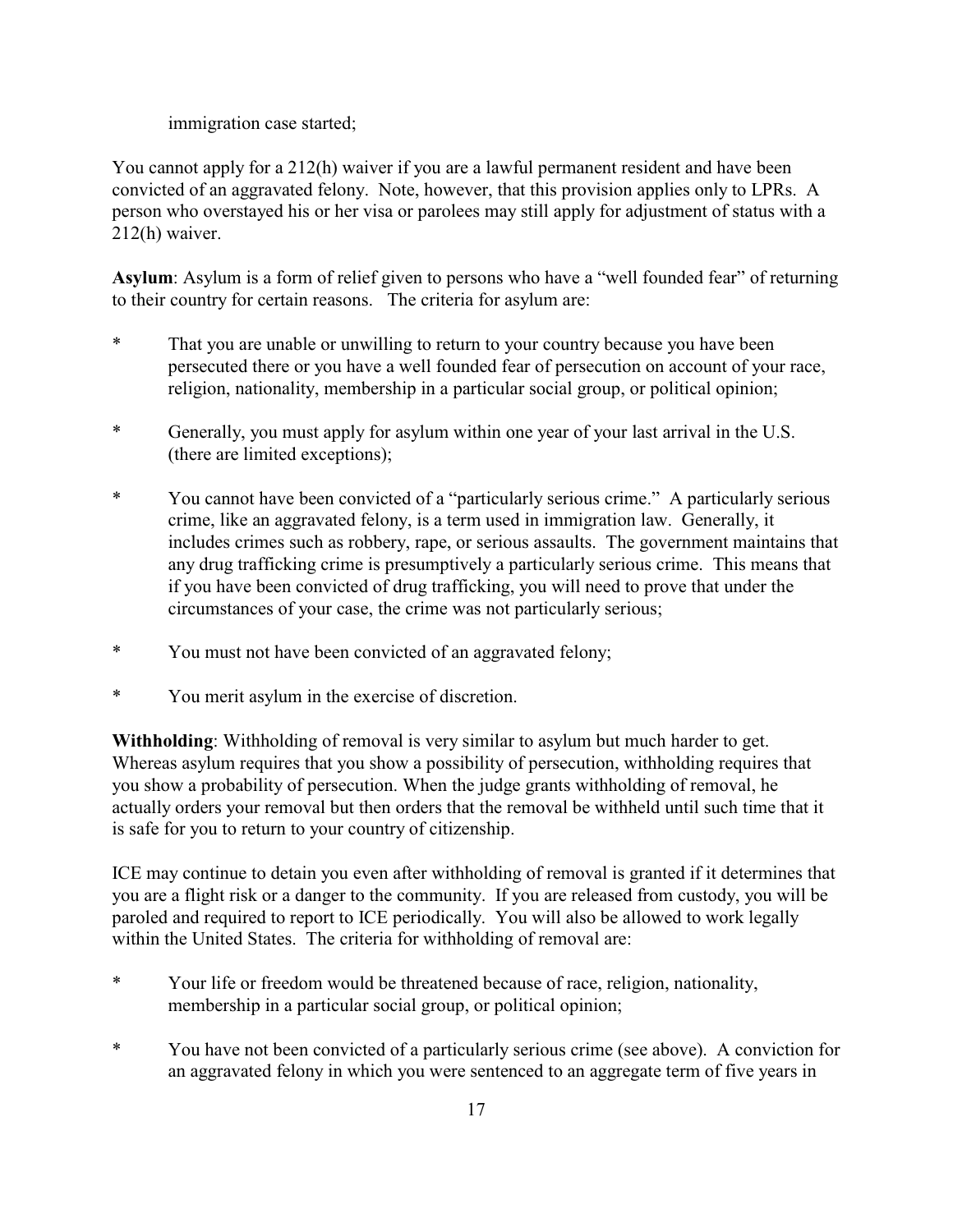prison is automatically considered a particularly serious crime. If you were given less then a five year sentence, the government still has the discretion to classify the conviction as a particularly serious crime.

**Convention Against Torture (CAT):** Pursuant to an international treaty known as the Convention Against Torture, the United States is prohibited from returning anyone to a country where they may be subject to torture. In order to obtain this form of relief you must show that you would suffer severe pain and suffering, intentionally inflicted for an illicit purpose by or at the instigation of, or with the acquiescence of, a public official who has custody and control over you, and not arising out of a lawful sanction. You may qualify for "deferral" under CAT no matter what your criminal record.

### **Miscellaneous Forms of Relief**

**Cuban Refugee Adjustment** and the **Nicaraguan Adjustment and Central American Relief Act:** Allows people from certain countries to adjust their status to a LPR following a period of time after their entry into the United States.

**Temporary Protected Status (TPS)**: The President of the United States occasionally declares that citizens of certain countries will be allowed to live and work in the United States for a specified period of time. This occurs when a country is at war or a country has experienced a severe natural disaster such as an earthquake. Persons eligible for Temporary Protected Status must meet the deadlines for applications. If approved, you can work only while the designation is in place. People who are inadmissible due to a criminal conviction, or who have been convicted of certain crimes, may not be eligible for TPS.

**Deferred Enforced Departure**: This is very similar to Temporary Protected Status.

## **Step Three: Determining Whether You Meet the Standards for Relief**

**Applications**: Once the judge finds that you are eligible to apply for a form of relief, she will allow you time to prepare the proper applications. There are different forms for each of the different types of relief. These forms ask very specific questions about things such as where you have lived and worked, your family, your arrest and conviction record, as well as many other things. The judge will give you the proper form. Most require that you pay a fee. If you do not have the money, ask for a fee waiver by explaining in writing how much money you have and why you cannot afford to pay the fee. You must be very careful when you fill out your applications for relief. You will be required to swear to their contents. If the judge finds that you did not answer a question truthfully, she may deny you the relief requested. After you have submitted your application, the judge will grant you additional time to collect and prepare your evidence in support of your application.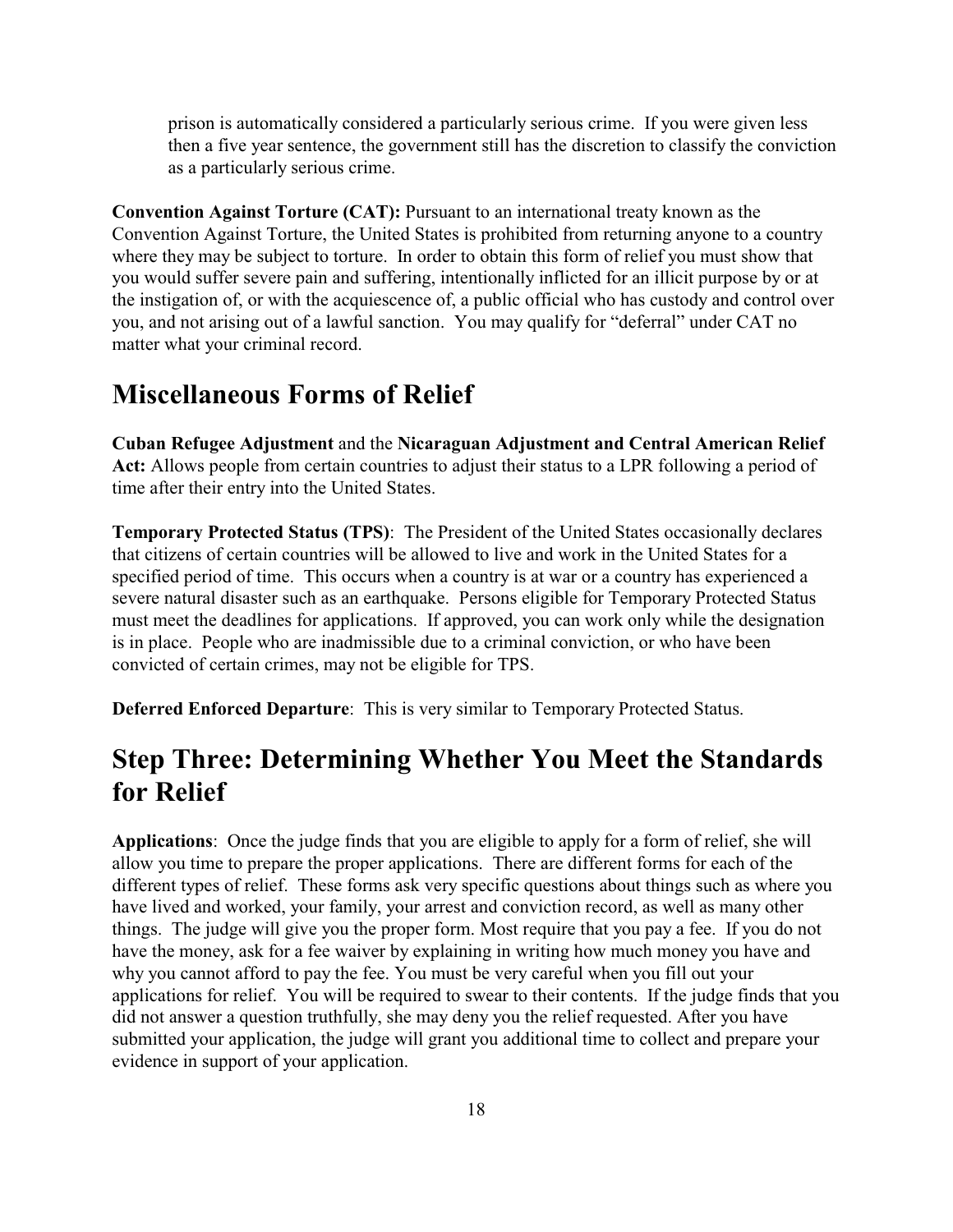**THE INDIVIDUAL HEARING:** At the hearing, you will have to prove that you meet the requirements for the relief you have applied for. You will have to submit documents and present witnesses to prove your claims. The type of evidence you will need to present to the judge will depend on the type of relief you are seeking.

If you ask for asylum, withholding, or relief under the Convention Against Torture, you will need to present evidence about conditions in your country of origin and why you fear persecution or torture. This evidence may include:

- **\* Country Reports** on human rights practices in your country prepared by the United States Department of State and/or human rights organizations such as Amnesty International or Human Rights Watch;
- **\* Newspaper and Magazine Articles** describing instances of persecution;
- **\* Testimony or Affidavits** from experts on your country such as professors or diplomats, or of other people from your country who have suffered persecution.

If you ask for a 212(c) waiver, cancellation of removal or adjustment of status, you will need to present information about your past and present life in the United States and the lives of your family members. The judge must then balance the good and bad factors in your case and makes a discretionary decision as to whether you deserve to remain in the United States. This means that even though you qualified to apply for a waiver, the judge can still deny the waiver if she feels that you do not deserve it.

If you ask for a 212(h) waiver or adjustment of status you will also need to show that your removal would be an extreme and unusual hardship to your United States Citizen or lawful permanent resident spouse or children. The law regarding extreme and unusual hardship is complex. In general, means more than what one would expect from being separated from a family member.

In making that decision the judge will look at positive and negative factors about your life. Some of the positive factors the judge will look for as well as the ways you can prove their existence are listed below.

- \* **Your Family Ties Within the United States:** Birth certificates, marriage certificates, family photos, copies of family member green cards, U.S. Passports or naturalization certificates, and letters from family members;
- \* **Your Long Term Residence in the United States:** Apartment leases or mortgages, letters from neighbors, and telephone, cable, and electric bills;
- \* **Evidence of Hardship to Your Family Members if You are Deported:** Records of any medical, psychiatric or educational disabilities of family members who depend on you;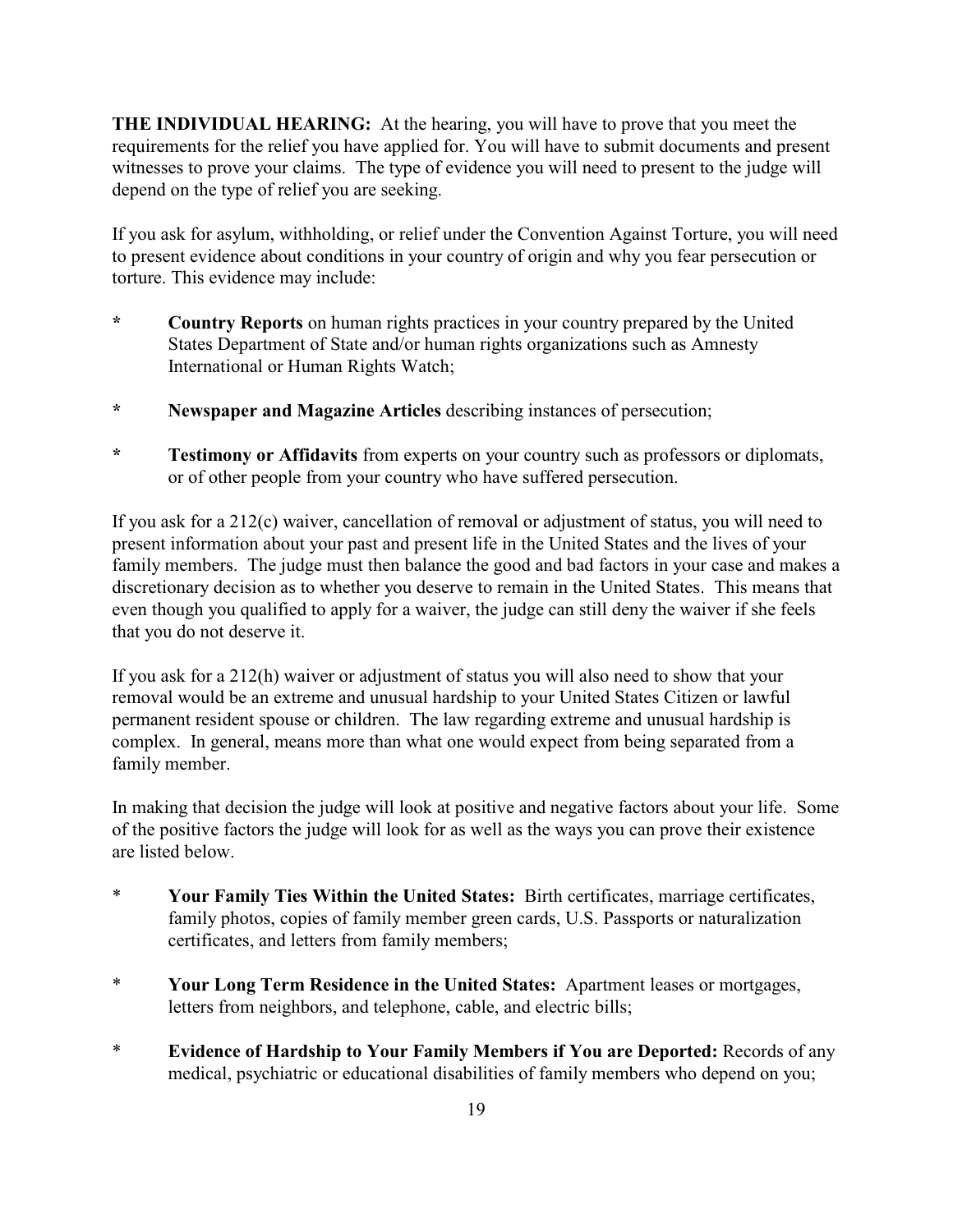testimony or letter from your spouse (even if you are separated or divorced) showing that you provide financial and emotional support for your children;

- \* **Evidence of Hardship to You if You are Deported:** Medical or education records indicating a disability or chronic health condition;
- \* **Reports About Your Country:** Newspaper and magazine articles, or U.S. State Department Country Reports on the human rights and/or economic conditions in your home country;
- \* **Service in the United States Armed Forces:** Discharge papers, commendations, VA benefits statements;
- \* **History of Employment:** Letters from your employers, pay stubs, W-2 forms, social security earnings statements;
- \* **Ownership of Property in the United States:** Mortgage, bank statements;
- \* **Tax History:** Copies of your tax returns from as many years back as you can, a printout of tax filing from the IRS;
- \* **Proof of Rehabilitation:** Certificates of your attendance at drug or alcohol rehabilitation programs, letters from counselors, therapists, or your sponsor;
- **\* Community Service:** Letters from youth sports programs, church groups, and civic organizations;

#### \* **Any Other Evidence That May Exist of Your Good Moral Character.**

**Negative Factors:** The judge must also consider why it is you are in removal proceedings. Negative factors include your criminal history and the circumstances of the crimes for which you have been convicted, lack of work history and payment of taxes, any other violations of the immigration laws, or any other evidence of bad character.

**Your Testimony:** You will be required to testify in support of your application for relief.

In the case of asylum, withholding, or CAT, your testimony must be detailed. It is not enough to say that you or members of your family were arrested or tortured. You must give the judge details such as when these events happened, where, and who was involved. It may be difficult, but you will need to describe how you were abused or tortured or how family members were killed.

In the cases of cancellation, 212(c), and adjustment, your life becomes an open book. The judge wants to hear about your whole life - your childhood, education, family and marital history,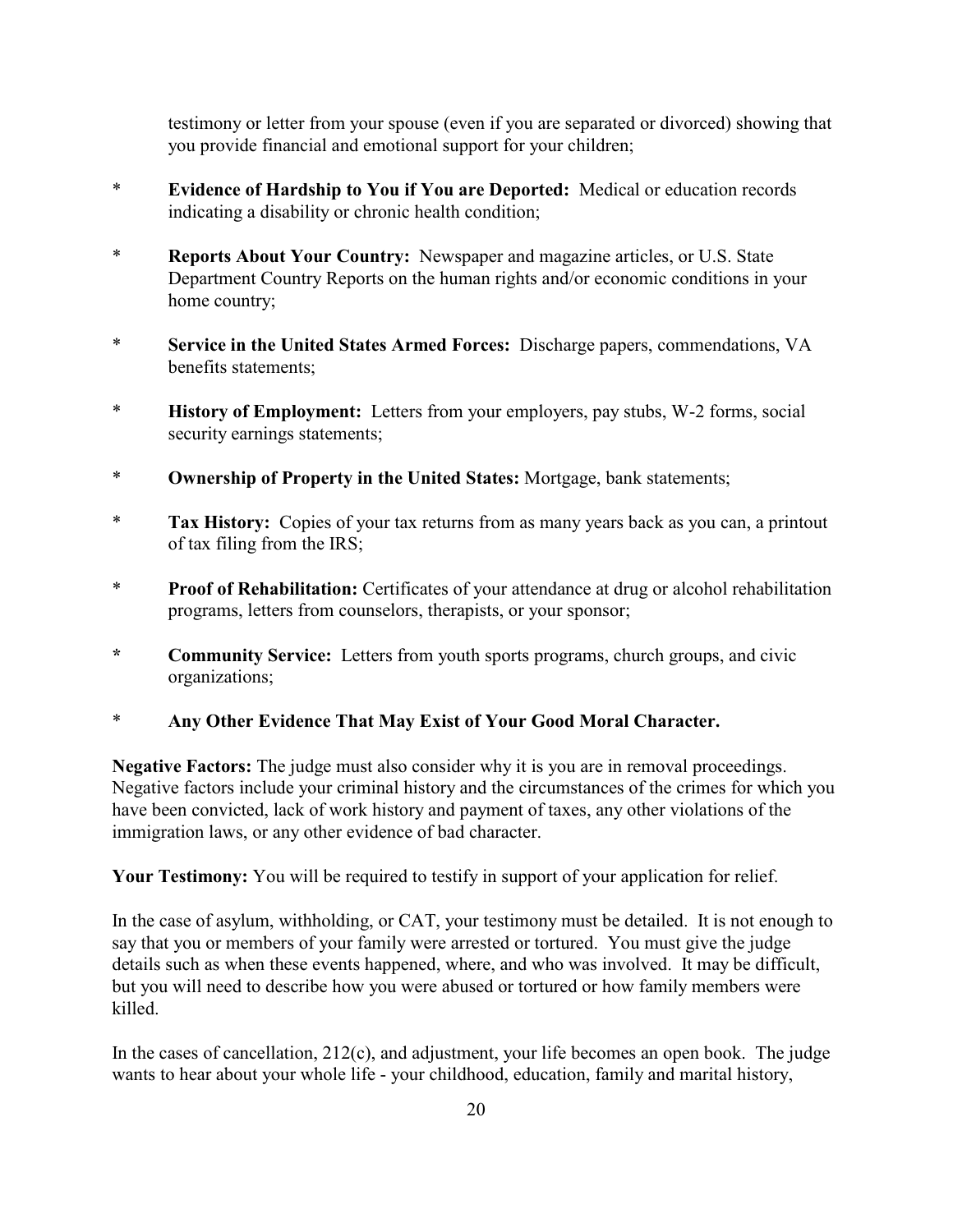arrival in the United States, your work history, medical history, alcohol and drug abuse history, and generally any other important aspect of your life.

**The Judge Cannot Reconsider Your Guilt:** The immigration judge has no authority to reconsider whether you were actually guilty of the crimes you were convicted of. Even though you may have an explanation, the judge simply is not allowed to consider whether you were innocent or guilty. For the immigration judge, the important thing is that you have accepted responsibility and that you will not commit more crimes in the future. It may backfire if you deny that you committed the crime you pled guilty to. Therefore, since you have already been found eligible for relief, you should attempt to provide any mitigating evidence about those crimes. For example, document that you were addicted to drugs at the time but that you are rehabilitated now, or that you were under extreme stress at the time and have received counseling to learn to cope, or simply that it was a stupid thing to do which you greatly regret now.

**Testimony of Others:** You may call as many witnesses as necessary to testify in your case. This includes your spouse, children, siblings, friends, clergy, doctors, etc. They should be prepared to talk about how they know you, your good moral character, why they do not want you to be deported, and that they know about your convictions or other evidence of bad character. Witnesses should not testify if they are not legally in this country or if they could be put in removal proceedings.

**The Judge's Decision:** Most of the time, the judge will make her decision immediately after the hearing is over, but sometimes the judge will set a new date to give her decision or will send you (or your lawyer) the decision in the mail. The judge can give the decision orally or in writing. She will ask both you and the government lawyer if the decision is "final" meaning that the decision is acceptable to both parties. If you won, you can tell the judge that the decision is final. If you lost and want to appeal her decision you must tell the judge that you reserve the right to appeal. The government lawyer also can reserve the right to appeal.

## **Voluntary Departure**

If you have no ability to remain in the United States, you should seriously consider requesting voluntary departure (VD). The advantage of voluntary departure is that you will not have a removal order against you. This is important if you ever hope to return to the United States. If you are ordered removed, you will be barred from returning to the United States for a number of years. With voluntary departure, you may be able to return much sooner. If you have been in the United States illegally for more than 180 days, however, voluntary departure may not help you re-enter the United States (see the next section "Unlawful Presence").

A voluntary departure removal order is much harder to reopen than a regular removal order. Therefore, you should carefully consider whether it is better take voluntary departure or an order of deportation. This is particularly true if you believe that you may become eligible for some form of relief, such as adjustment of status, at a later date and might seek to reopen your case.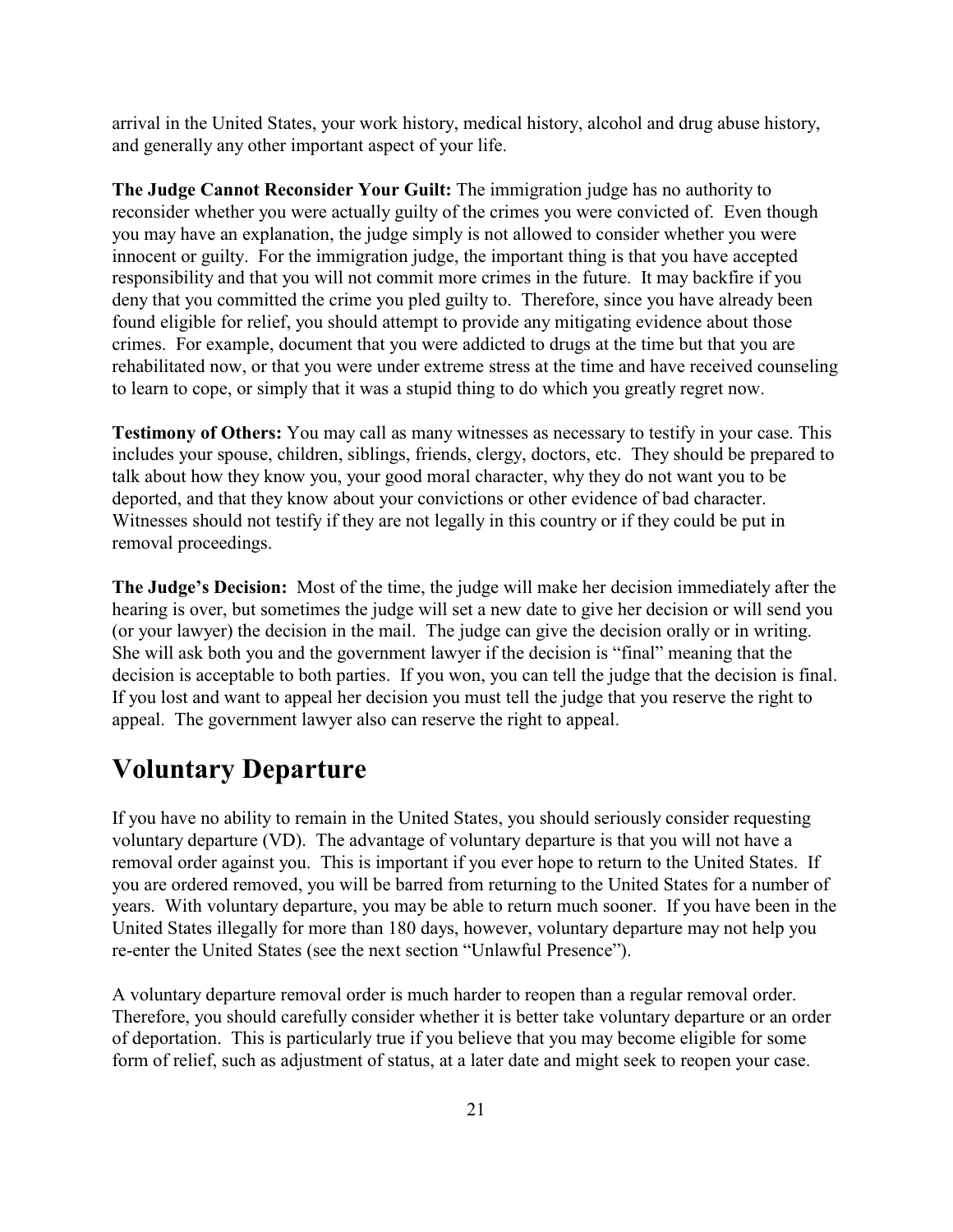In order to get voluntary departure you will need to show the judge: (i) that you have a valid travel document, and (ii) the means to buy a one way open ticket (a ticket without a departure date) to your country. If the judge grants you VD he will give you a certain period of time to get your documents and ticket, usually 30 days for people in detention.

#### **You Cannot Get Voluntary Departure If You**

- have been convicted of an aggravated felony; or
- have a prior removal order.

**When to Make the Request for VD**: Certain additional conditions apply depending on when you ask for VD. If you request VD before the end of the immigration proceedings, the judge can give you a maximum of 120 days to leave. Arriving aliens, however, are ineligible for this form of VD. If you make your request at the end of proceedings the judge can grant you a maximum of 60 days to depart. Moreover, you will have to show the judge that you were physically present in the United States for one year before the NTA was filed and that you have had good moral character for five years (not convicted of any crimes for five years). Thus, the earlier you request VD, the greater the chance the judge will grant it. Arriving aliens are eligible for this form of VD.

**Failure to Depart After Granted Voluntary Departure:** If you do not depart when required, the order of voluntary departure automatically becomes an order of deportation. If you are later apprehended by ICE, they can simply deport you. You will have no right to see a judge. A voluntary departure order is much harder to reopen than a regular removal order. Therefore, you should carefully consider whether it is better to take voluntary departure or an order of removal. If you are detained and you have a ticket and travel document by the date set by the judge but ICE is unable to remove you by that date, you should still get VD.

## **Unlawful Presence**

If you overstay your visa or have entered the United States without inspection since April 1, 1997, you may begin to accrue "unlawful presence." Once you have accrued 180 days of unlawful presence, you will be subject to a three year bar to admission from the U.S. If you accrue one year of unlawful presence you will be subject to a ten year bar to admission. This means that if you leave the United States and then attempt to reenter lawfully, you will not be allowed to do so for three or ten years. This can be a problem if you want to adjust your status to become a lawful permanent resident within the United States. Note that unlawful presence does not begin to accrue until after you turn 18 years old.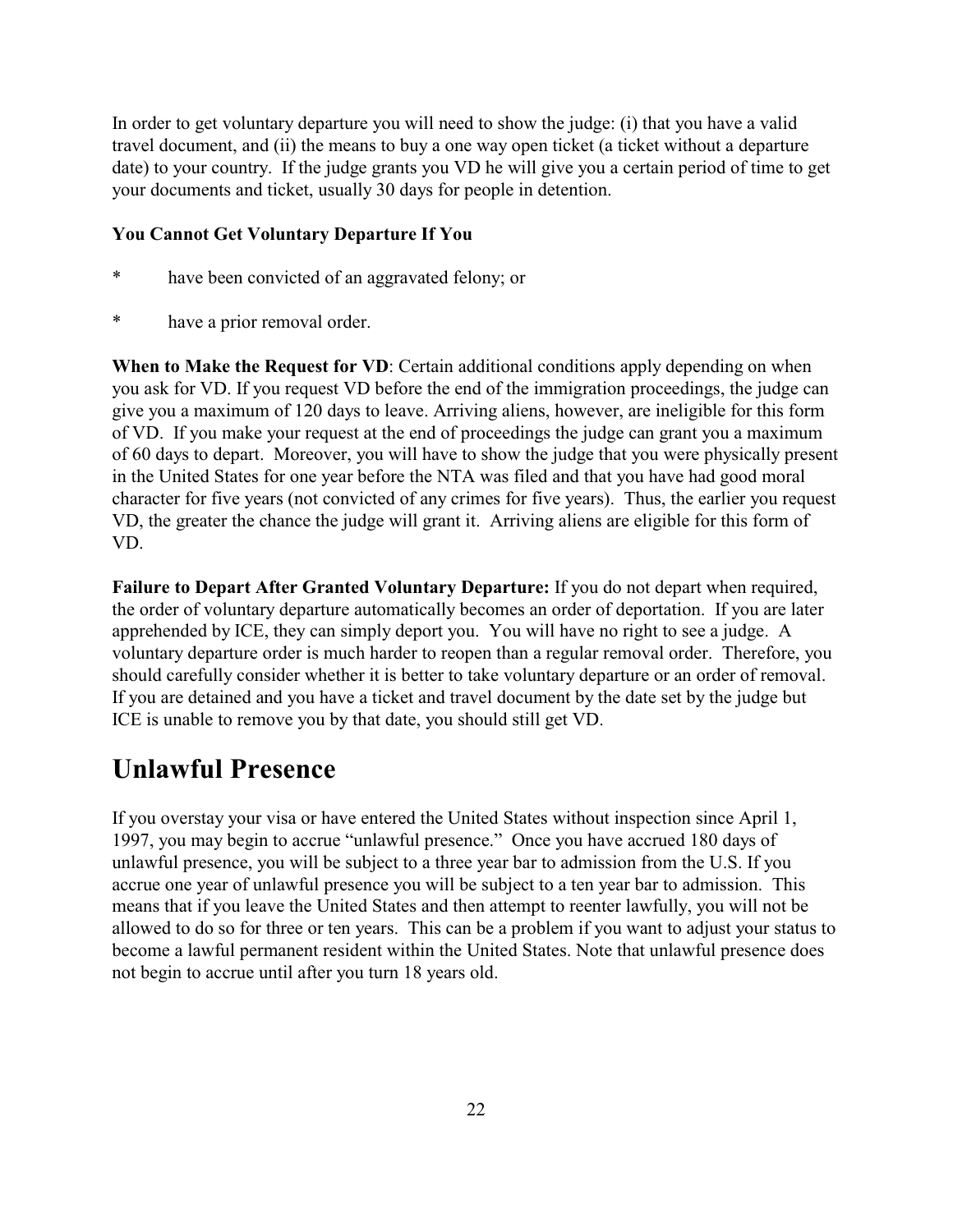## **Appeals to the Board of Immigration Appeals**

The Board of Immigration Appeals (BIA) reviews the decisions made by the Immigration Judge. The BIA is located in Virginia and almost all of the proceedings before it are conducted on paper. The BIA has very strict rules about how to file and prepare an appeal. Failure to follow these rules may result in your appeal being dismissed.

**Filing Deadlines/Extensions**: Both you and the government have the right to appeal the decisions of the immigration judge. To appeal, you must file a Notice of Appeal with the BIA. The notice must be received by the BIA within 30 days of the judge's decision. When the judge decides the case she will give you a piece of paper where she has checked off her decisions. On the bottom of the page is the date by which you must file your appeal. **It is not good enough to** mail it by the 30<sup>th</sup> day; the notice of appeal must actually be received in the clerk's office of **the BIA by the**  $30<sup>th</sup>$  **day.** If it arrives even one day late, the appeal will be dismissed.

To send by regular first class mail the Board's address is

Board of Immigration Appeals Clerk's Office P.O. Box 8530 Falls Church, VA 22041

To send by courier or overnight delivery the Board's address is

Board of Immigration Appeals Clerk's Office 5107 Leesburg Pike, Suite 2000 Falls Church, VA 22041

**The Notice of Appeal**: This is a form that will be given to you by the immigration judge. On the form, state the reason for your appeal, giving all the legal claims you want to make. You must say whether you plan to file a legal brief. A few weeks after filing the Notice of Appeal, you will receive a letter from the BIA stating that they have received your appeal. If you said that you wanted to file a brief, you will later receive a transcript of the immigration hearing and a "briefing schedule." This tells you and the government when your briefs are due. You can ask for one extension of time, but you should do so early in the process. You may request oral argument, the chance to explain in person why your case was improperly decided by the immigration judge. Requests for oral argument are rarely granted.

**The Brief**: Writing a brief is not easy, even for lawyers. When writing a brief you should start with a statement of facts outlining the essential facts of the case including when you came to the United States, the manner in which you came, when proceedings began against you, and the specific charges the government made against you. You should then briefly state the evidence that was before the court. You cannot refer to anything that was not shown or presented to the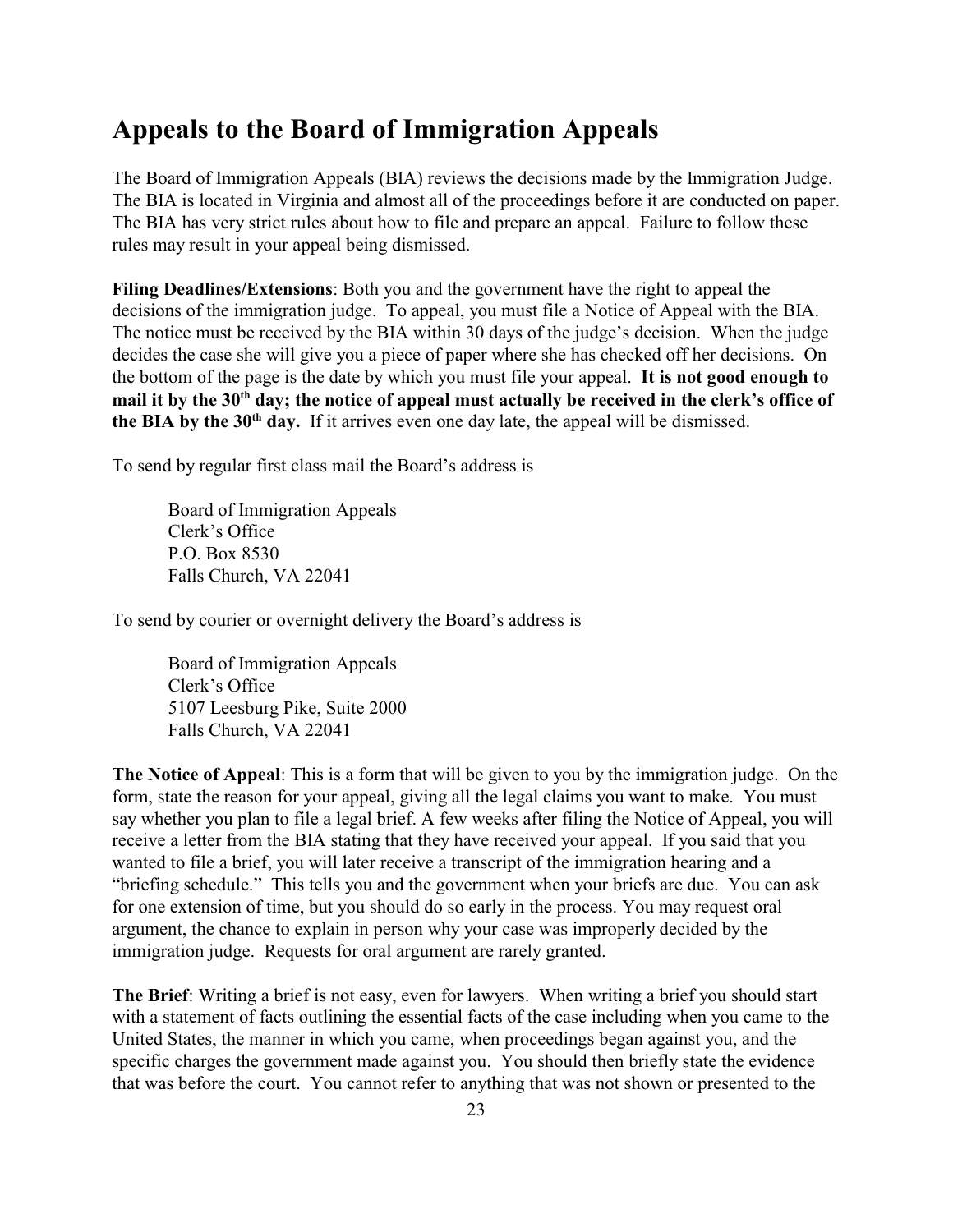immigration judge. When you have completed your statement of facts, you should then state your specific legal claim or claims. There is no need to use legal terms but you should cite to cases that you know support your argument. The BIA knows that you are not a lawyer. Note that if you tell the BIA in your notice of appeal that you will file a brief but then do not do so, your appeal may be dismissed.

**The BIA decision:** The BIA can take several months or even years to make a decision. Appeals involving detainees move relatively quickly.

**Summary Affirmances**: The Board recently adopted a policy of issuing summary affirmances. These are one-page and sometimes one-line decisions simply stating the Immigration Judge was correct without any discussion of the individual facts and circumstances of a case. There is currently much litigation in the federal courts regarding the legality of this type of decision.

## **Motions to Reopen or Reconsider**

Under certain circumstances you may ask the immigration judge or the BIA to review your case again. The motion must be filed with the court that last decided your case. A motion to reconsider asks the court to reconsider the decision in light of new case law or changes in the law.

**A Motion to Reopen** asks the court to reconsider in light of new facts or new evidence. If you were ordered deported in your absence, you may file such a motion with the immigration judge who ordered you deported.

**Basis for the Motion:** The grounds upon which a motion to reopen may be granted are:

- \* **New Facts or Evidence:** You will need to show why this new evidence was previously unavailable to you and could not have been presented to the court earlier;
- \* **Circumstances Have Changed in Your Country Which Make it Unsafe for You to Return:** You will need to explain what has changed and why it is unsafe for you to return to your country at this time;
- **\* Lack of Notice:** If you were did not appear in court because you did not receive proper notice the court mat reopen your case. You will nee to explain why you did not get notice;
- \* **Ineffective Assistance of Counsel:** The court may not consider a claim of ineffective assistance of counsel unless you also file a formal complaint against your former attorney with the bar association in the state where your lawyer practices. Each state has different requirements on how to file a complaint.

**Filing Deadlines:** In some circumstances there is a deadline for filing a motion to reopen: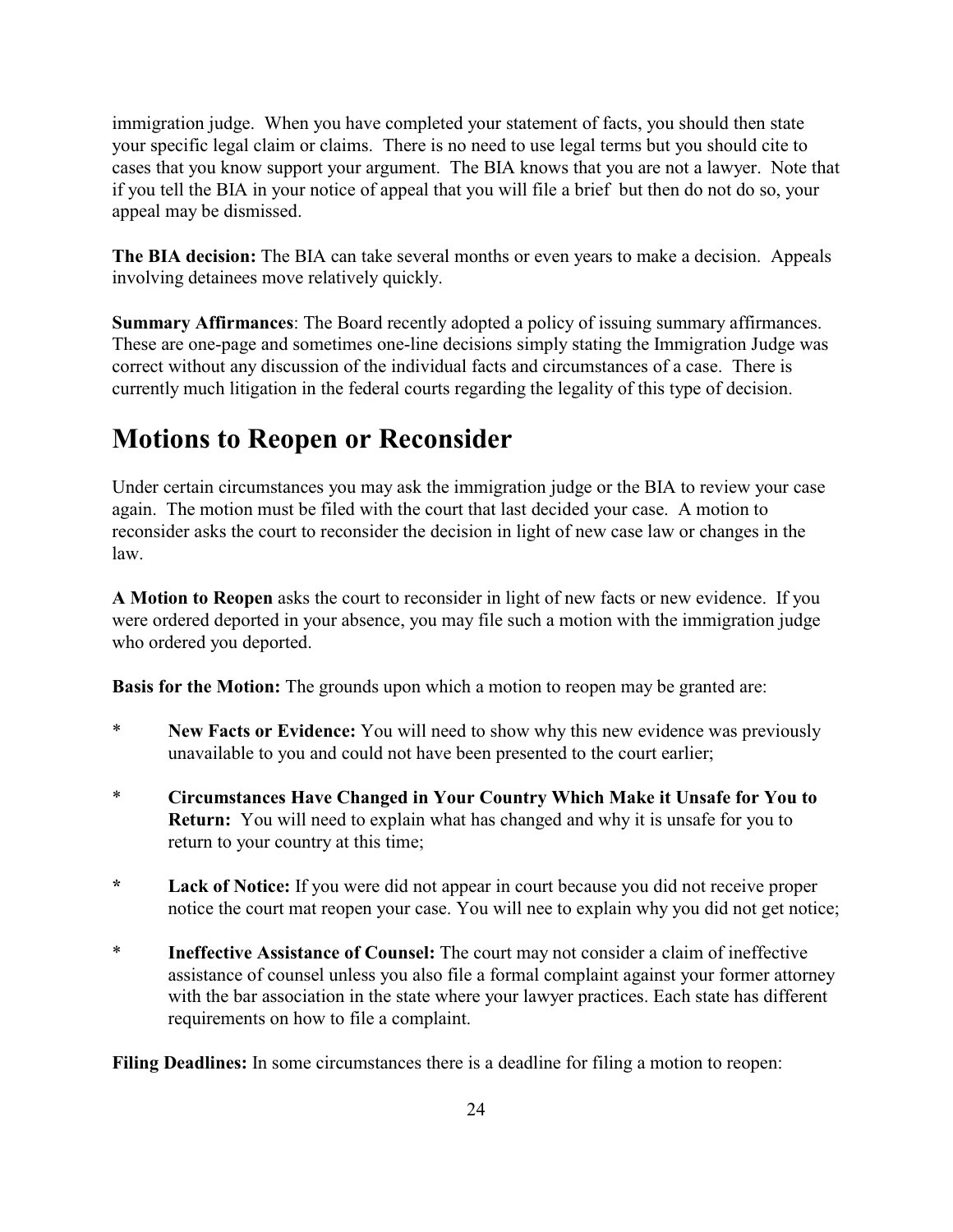- \* If the basis is new facts or evidence, the deadline for filing a motion to reopen is 90 days from the date of the order. If you are unable to file within 90 days, you must ask the court to reopen as a matter of discretion and in the interest of justice;
- \* If the basis is changed circumstances in your country, there is no deadline to file the motion;
- \* If the basis is lack of notice, there is no deadline to file this motion;
- \* If the basis is failure to appear in court due to exceptional circumstances and/or ineffective assistance of counsel, the deadline for filing this motion is 180 days from the date of the final order. If you do not file within 180 days, the judge may reopen as a matter of discretion;
- \* If the removal order was issued in an exclusion or deportation proceeding that occurred before June 13, 1992, there is no deadline.

**Fees:** If the motion to reopen or reconsider is based on a lack of notice, no fee is required. If the basis of the motion is failure to appear due to exceptional circumstances or new facts or evidence, a filing fee of \$110 is required. You may, however, request a fee waiver.

**Stay of Removal Pending Decision on the Motion:** If the motion is based on lack of notice or failure to attend your hearing due to exceptional circumstances, the filing of the motion to reopen automatically stays your removal/deportation. If the motion is based on new evidence or changed circumstances in your country, the filing of this motion does not automatically stay your deportation/removal. You must ask the judge in writing for a stay of your removal.

# **Federal Court Review**

The rules regarding review in federal courts are very complicated and ideally you should not file anything with a federal court unless you have consulted an attorney.

**Petitions for Review to the Federal Appeals Court:** If you wish to challenge the BIA's decision that you are removable, you must do so by filing a Petition For Review with the federal Court of Appeals that had jurisdiction over the immigration court where your immigration hearing was held. **Your Petition for Review must be filed within 30 days of the BIA decision you are appealing**.

- **\* Not Available for Discretionary Decisions:** The court of appeals may only review questions of law. For example, you may challenge a decision by the Board that you were not statutorily eligible to apply for relief but cannot challenge the decision of the Board that you did not deserve cancellation of removal as a matter of discretion.
- **\* Exhaustion of Administrative Remedies:** The court of appeals will generally require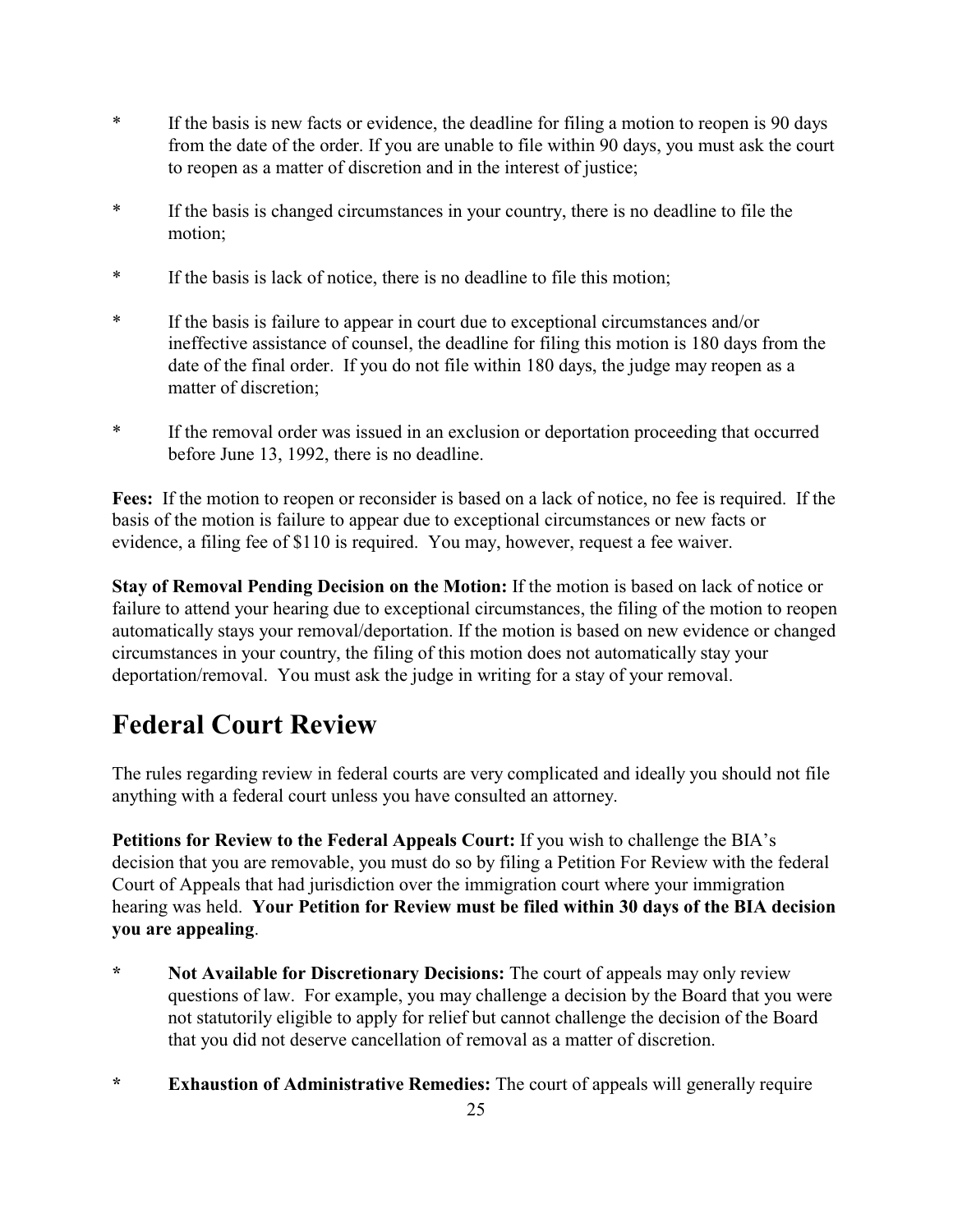that you go through the entire administrative process in your case before raising your claim. You must show that your case was reviewed on appeal by the BIA and that you raised the specific issues contained in your petition before the immigration judge and BIA.

**\* Jurisdiction:** Your petition must be filed with the circuit court that has jurisdiction over the immigration court where your case was decided.

## **Post-Order Custody & Release from Indefinite Detention**

Once you are ordered removed by the immigration judge and there are no more appeals or other challenges to your removal, the government has a limited period of time to physically remove you to your country of removal. The actual removal can take anywhere between a couple of days and several months. As a general rule, the government must remove you within six months. If ICE fails to do so, you may be released on parole. What this means is that you may be released, but you will need to report periodically to ICE. If the situation changes and ICE can remove you, you will be sent a "bag and baggage" order requiring you to appear at ICE on a certain date for removal.

**90 Day Custody Review:** If after 90 days from the date of your final order you are still in ICE custody, your Deportation Officer (DO) is required to perform a custody review to determine whether there is any chance that ICE will be able to remove you from the United States. You should receive a notice of this review. If you do not receive a notice more than 90 days your removal order becomes final, you should write to the DO and request a "90 day custody review." The DO will also give you instructions as to various materials, such as passports, birth certificates, and other identity documents that you will need to provide him or her. If the DO determines that it is unlikely that ICE will be able to remove you in a reasonable period of time, ICE should release you. As a practical matter, however, few people are released after 90 days.

**180 Day Custody Review:** After 180 days, the Detention Unit at ICE in Washington, D.C. will conduct a review of your case to determine whether there is a reasonable possibility that you will be removed in the near future. If you do not receive notice of this review after you have been detained six months, you should request a review. There are several factors ICE will consider to determine whether you should be released on parole:

- \* **Is the Country to Which You Are to Be Removed Likely to Permit Removal in the Near Future:** Sometimes, the delay is caused by consulates or other government agencies in the country of removal. If the delay is due merely to a bureaucratic delay it is not likely you will be released. On the other hand, if the country to which you are to be removed is at war or if it does not have a repatriation agreement with the United States (such as Cuba), you have a strong argument for release;
- \* **Your Cooperation with the Removal Process:** If the DO reports that you have failed to provide necessary documents such as a passport or birth certificate, you may be denied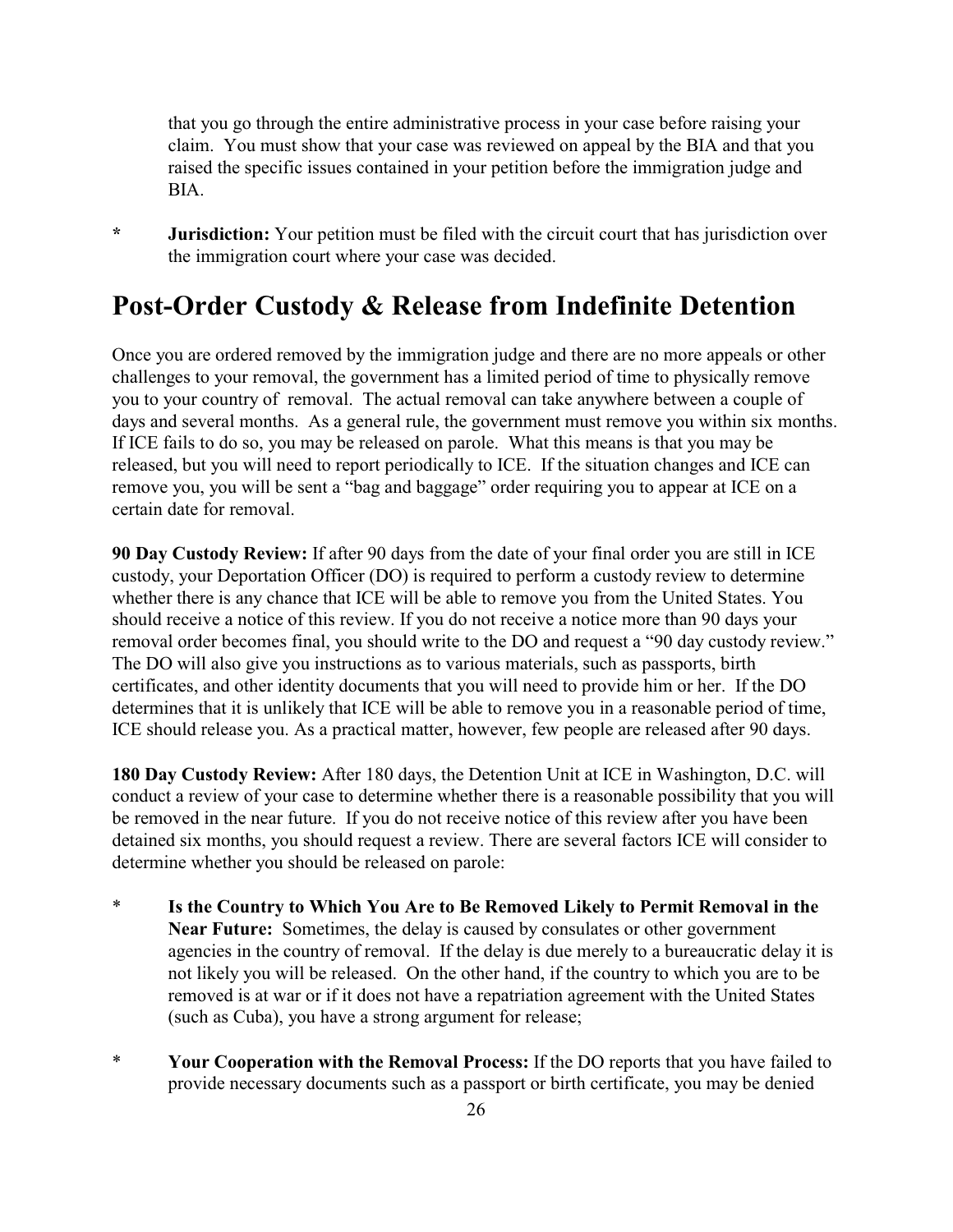parole. Similarly, if the DO reports that you have somehow interfered with your removal, you may be denied parole. Typically you will need to provide your passport, birth certificate, or other identity documents from your country. If you do not have such documents, you will need to provide your deportation officer with sufficient information so that your consulate may issue a travel document. You will also need to make a request to your consulate for a travel document. Failure to provide these documents or this information may be deemed a failure to cooperate;

- \* **Flight Risk**: ICE could deny parole if it determines that you are a flight risk or somebody who would not report for parole as required. To avoid this provide your DO with proof that you have a stable address (such as a letter from a relative with whom you will live with after you are released) or a job when you are released;
- **\* Danger to the Community:** You may also be denied parole if ICE determines that you are a risk to the community or likely to commit more crimes. To avoid this, proof of rehabilitation should be provided to the DO. You will also need to argue that your criminal record is not very serious or that it does not contain any crimes of violence.

**Challenging Your Detention in Federal Court**: The Immigration and Nationality Act permits the Department of Homeland Security to detain an alien with a final order of removal in order to effectuate removal. The Supreme Court has held that six months is a presumptively reasonable period of detention for the government to effect removal. Once six months have passed, you must be released if there is no significant likelihood of removal in the reasonably foreseeable future. To challenge your detention after six months, you will need to file a writ of habeas corpus in the federal district court with jurisdiction over the place where you are detained with a copy to the U.S. Attorney for the district.

- **\* Your removal order must be final:** The six month period of time in which the government must remove you begins only when your removal order is final. That means either that you have not appealed to the BIA or your appeal to the BIA is completed, and that you are not challenging your removal in federal court.
- **\* Release is not automatic:** After six months, the government is only required to conduct a review of your case to determine whether there is a significant likelihood of your removal in the reasonably foreseeable future. If there are reasons to believe that you will soon be removed, the government is under no obligation to release you. However, if there is no indication that you will be removed soon, the government must release you under an order of supervision. The one exception is if the government claims that you have not cooperated with your removal.
- **\* You must cooperate with your deportation officer in your removal:** During the removal process you must cooperate with your deportation officer in obtaining any necessary travel documents. On the other hand, the fact that your country refuses to accept you through no fault of yours is not a ground to keep you in custody.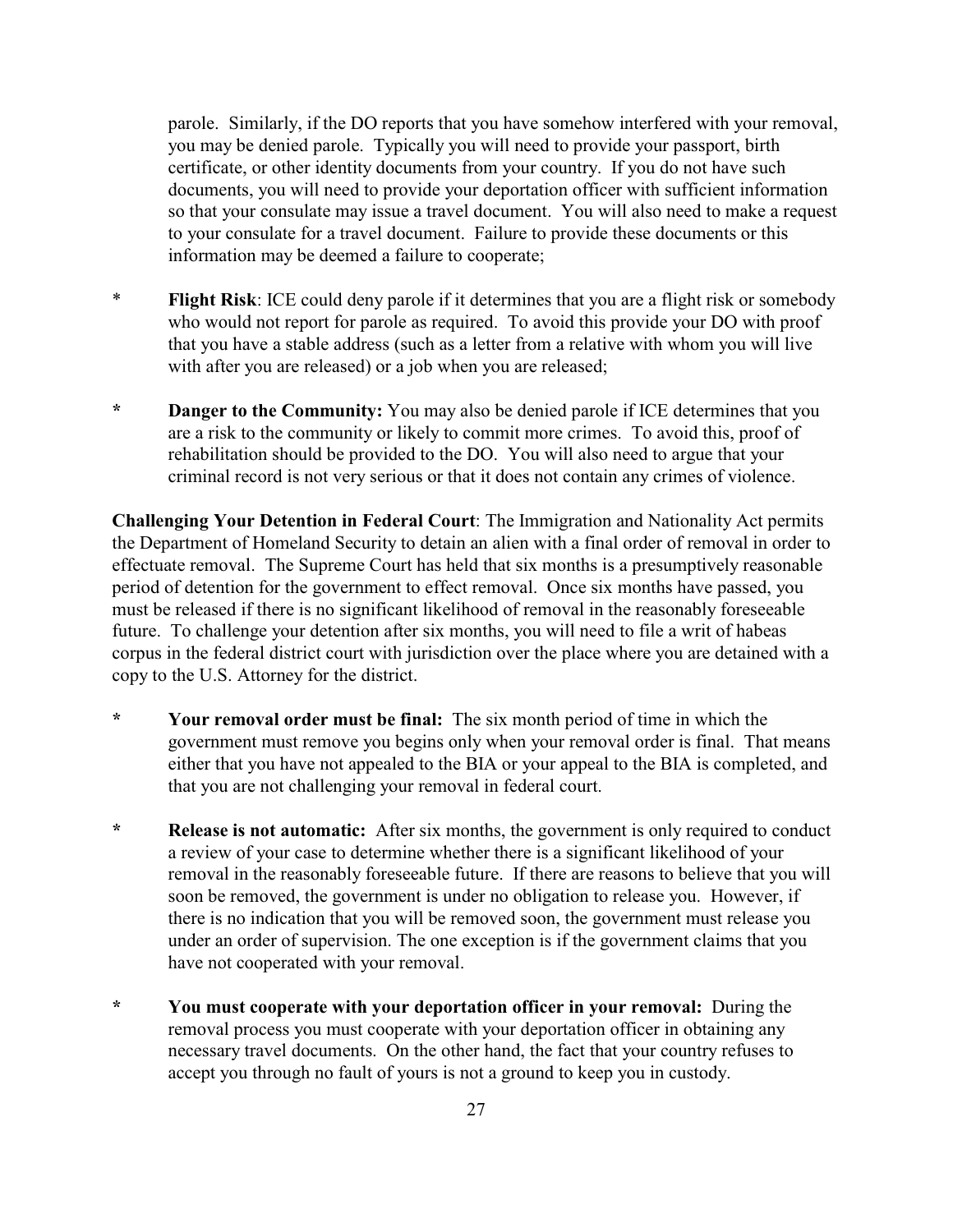**\* Other reasons why the government might refuse to release you:** The government may try to continue to detain you after six months even if there is no possibility that they can remove you and you have fully cooperated with their efforts to obtain travel documents, if they believe that "special circumstances" require your continued detention, such as: you have a highly contagious disease, are mentally ill, or your release would have serious adverse foreign policy consequences, or raise other security or terrorism concerns. Whether these are permissible grounds to continue you in detention is not settled and can be challenged in federal court.

## **Bars to Reentry**

Once a person is removed, they are barred from returning to the United States for a period of time, depending on the basis for removal.

| * Ordered removed on inadmissibility grounds |
|----------------------------------------------|
| * Ordered removed on deportation grounds     |
|                                              |
|                                              |
|                                              |
| * Ordered removed for an Aggravated          |

Certain kinds of waivers are available to allow certain kinds of re-entry despite these bars.

# **Illegal Reentry**

If you illegally re-enter the United States after having been ordered removed and you are redetained, you may be subject to criminal prosecution and prison for as much as twenty years depending on the basis of the original removal order.